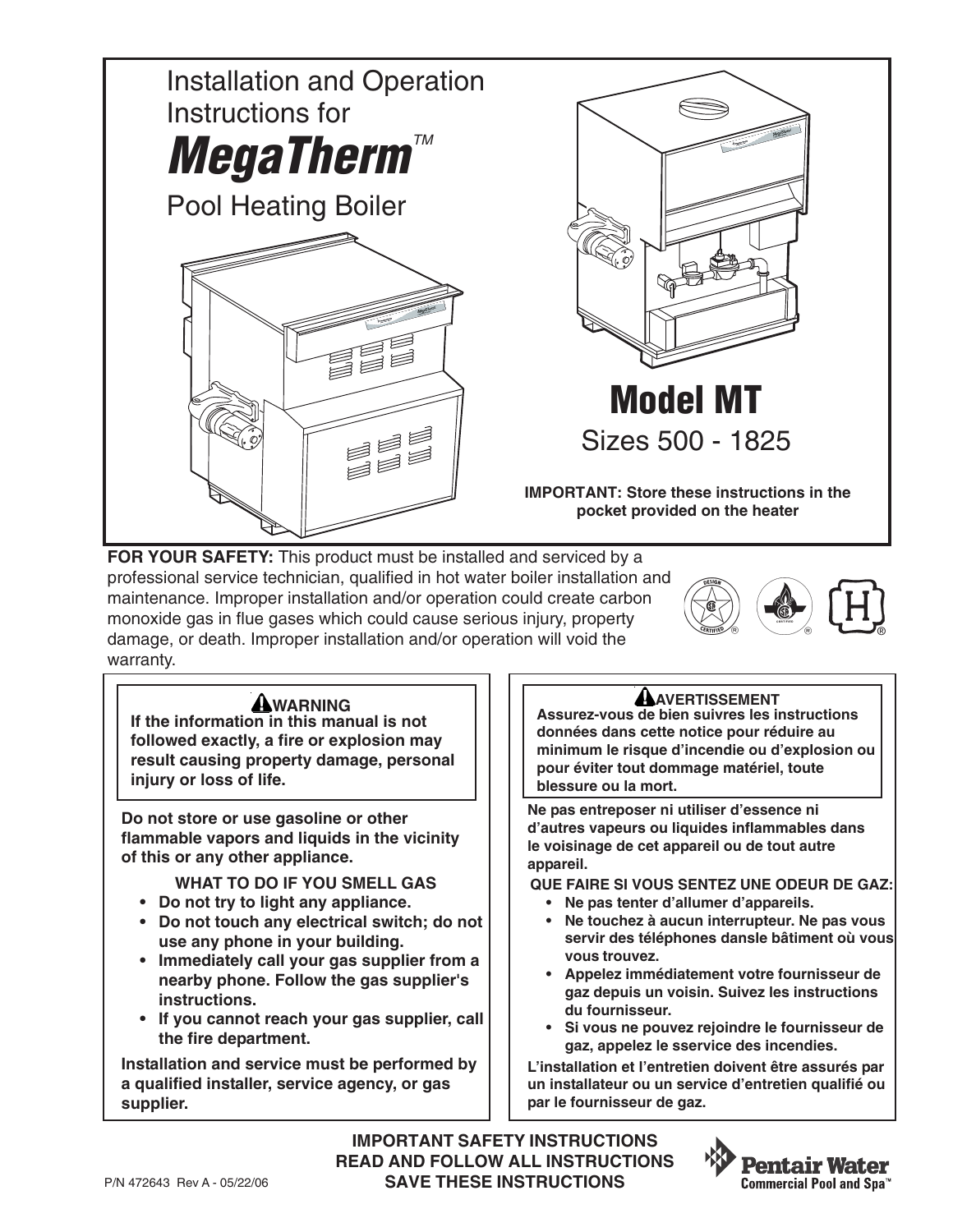# **TABLE OF CONTENTS**

### **SECTION 1.**

### **General Information**

| 1.2 |                                    |  |
|-----|------------------------------------|--|
| 1.3 | Primary/Secondary Pump and Piping3 |  |
| 1.4 |                                    |  |
| 1.5 |                                    |  |

#### **SECTION 2. Installation**

| 2.1   |                                     |  |
|-------|-------------------------------------|--|
| 22    | Installation of Indoor Boilers  4   |  |
| 2.2.1 |                                     |  |
| 2.2.2 |                                     |  |
| 2.2.3 | <b>Common Venting System</b>        |  |
|       |                                     |  |
| 2.2.3 | Instructions Relatives au Test des  |  |
|       |                                     |  |
| 2.3   |                                     |  |
| 2.4   |                                     |  |
| 2.5   |                                     |  |
| 2.6   | General Piping Instructions  9      |  |
| 2.7   |                                     |  |
| 2.8   | <b>Temperature Sensor Placement</b> |  |
|       |                                     |  |
| 2.9   |                                     |  |
|       |                                     |  |

#### **SECTION 3.**

#### **Operation**

| 3.1 |                                                              |  |
|-----|--------------------------------------------------------------|--|
| 3.2 |                                                              |  |
| 3.3 | Safety Shutoff Component Checkout  12                        |  |
| 3.4 | Inlet Temperature and                                        |  |
|     | Temperature Rise Adjustment 12                               |  |
| 3.5 |                                                              |  |
| 3.6 | Spring and Fall Operation                                    |  |
|     |                                                              |  |
| 3.7 | Winter Operation Complete Shutdown  14                       |  |
| 3.8 |                                                              |  |
| 3.9 | Therapeutic Pools (Spas)  14                                 |  |
|     | <b>SECTION 4.</b>                                            |  |
|     | <b>SECTION 5.</b>                                            |  |
|     | <b>SECTION 6.</b><br>Parts Description and Order Numbers  17 |  |

### **Pentair Technical Support**

**Sanford, North Carolina** (8 A.M. to 5 P.M.) Phone: (800) 831-7133 Fax: (919) 566-8920

**Moorpark, California** (8 A.M. to 5 P.M.) Phone: (800) 831-7133 Fax: (800) 284-4151

**Web sites:** visit www.pentairpool.com and www.staritepool.com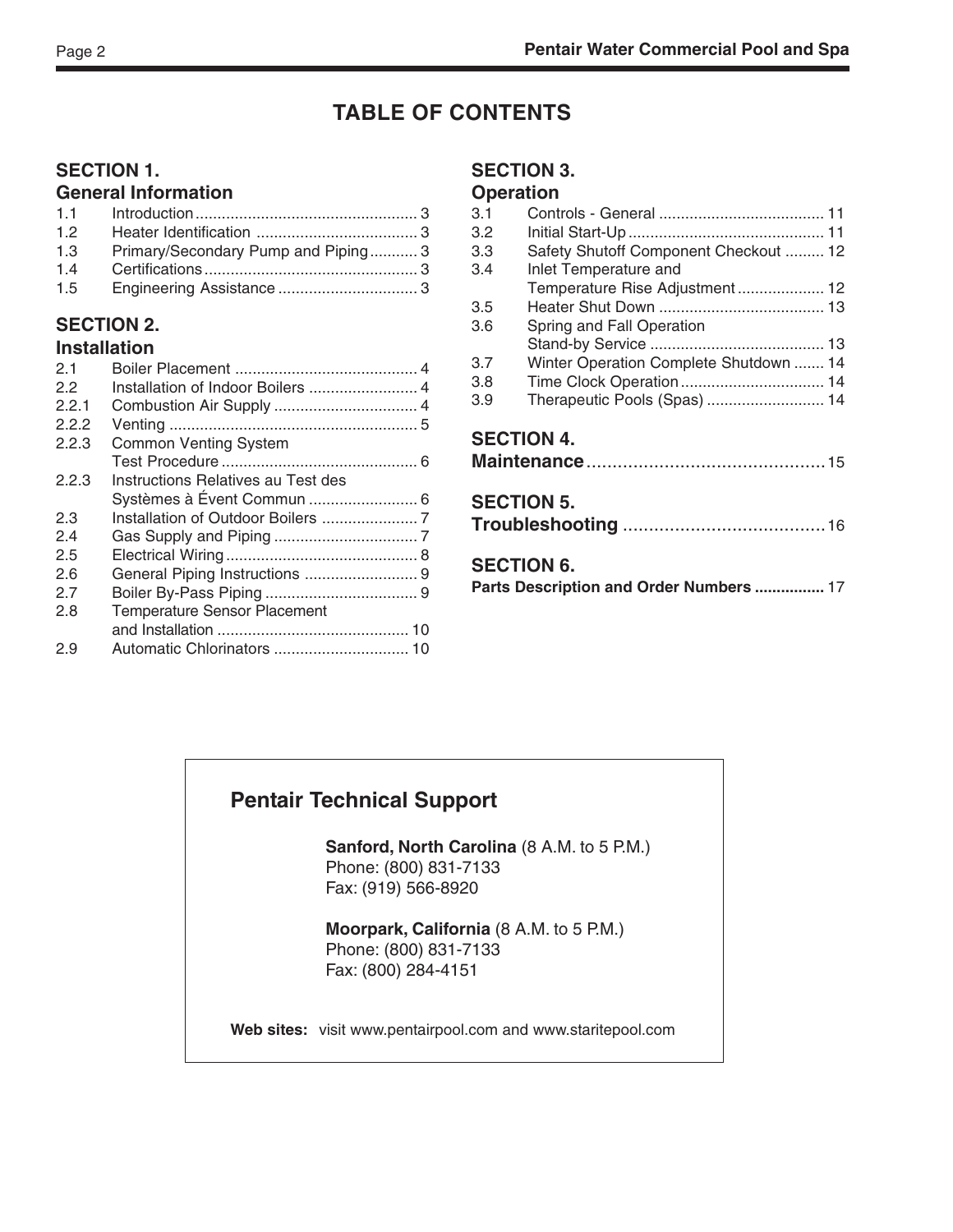# **SECTION 1. General Information**

### **1.1 Introduction**

This manual provides information for the installation and operation of MegaTherm model MT pool heating boilers. It is strongly recommended that all application and installation procedures be reviewed completely before proceeding with the installation. Consult Pentair Commercial Pool and Spa, or your local sales representative, with any problems or questions regarding this equipment. Experience has shown that most problems are caused by improper installation, not system design.

Some accessory items are shipped in separate packages. Verify receipt of all packages listed on the packing slip. Inspect everything for possible damage upon delivery, and inform the carrier of any shortages or impairments. Any such claims should be filed with the carrier. The carrier, not the shipper, is responsible for shortages and damage to the shipment whether visible or concealed.

## **WARNING**

The MegaTherm model MT commercial pool heating boiler must be used on potable water only. For heating pools containing salt water, a specially equipped heater must be used; consult your distributor or factory representative. The pool heating boiler must be installed in accordance with the procedures

The warranty does not apply to heaters not installed or operated in accordance with these procedures. Consult local building and safety codes before proceeding with work. The installation must conform to the requirements of the authority having jurisdiction or, in the absence of such requirements, to the latest edition of the National Fuel Gas Code; ANSI Z223.1, National Electrical Code ANSI/NFPA 70. In Canada, the installation must conform with the latest edition of CSA-B149.1 requirements.

When required by the authority having jurisdiction, the installation must conform to American Society of Mechanical Engineers safety codes for controls and safety devices for automatically fired heaters No. CSD-1, and in Canada CGA 3.3. Any modification of the heater, its gas controls, gas orifices, wiring or drafter diverter may void the warranty. If field conditions require such modifications, consult factory.

#### **1.2 Heater Identification**

Consult rating plate on the heating boiler. Shown below is a breakdown of the model nomenclature. Commercial pool heating boilers are available in two configurations: an indoor version and an outdoor version. Outdoor models are not available in Canada.

#### **1.3 Primary/Secondary Pump and Piping**

All models are supplied with integrally mounted pumps. The 1825 models use a 3/4 HP pump and all other models are supplied with 1/2 HP pumps. These pumps are sized for the pressure drop through the heat exchanger and through the bypass piping as shown in Figure 10.

Any deviations from the arrangement shown may increase the head on the pump, reduce flow and hinder performance (see Section 2.7). For spas see Section 3.9.

This piping arrangement and the integral pump allow hot water to be recirculated to the heater inlet, thus raising the inlet temperature and greatly reducing condensation.

#### **1.4 Certifications**

All models are design-certified by CSA for natural or propane gas and conform to ASME Code requirement for 160 PSI water pressure.

#### **1.5 Engineering Assistance**

Consult the factory or distributor regarding any questions or problems which arise in the specification, installation or operation of this equipment. An experienced engineering staff is ready to assist in assuring the proper performance and application of this products.



**Figure 1. Heater Identification (model nomenclature).**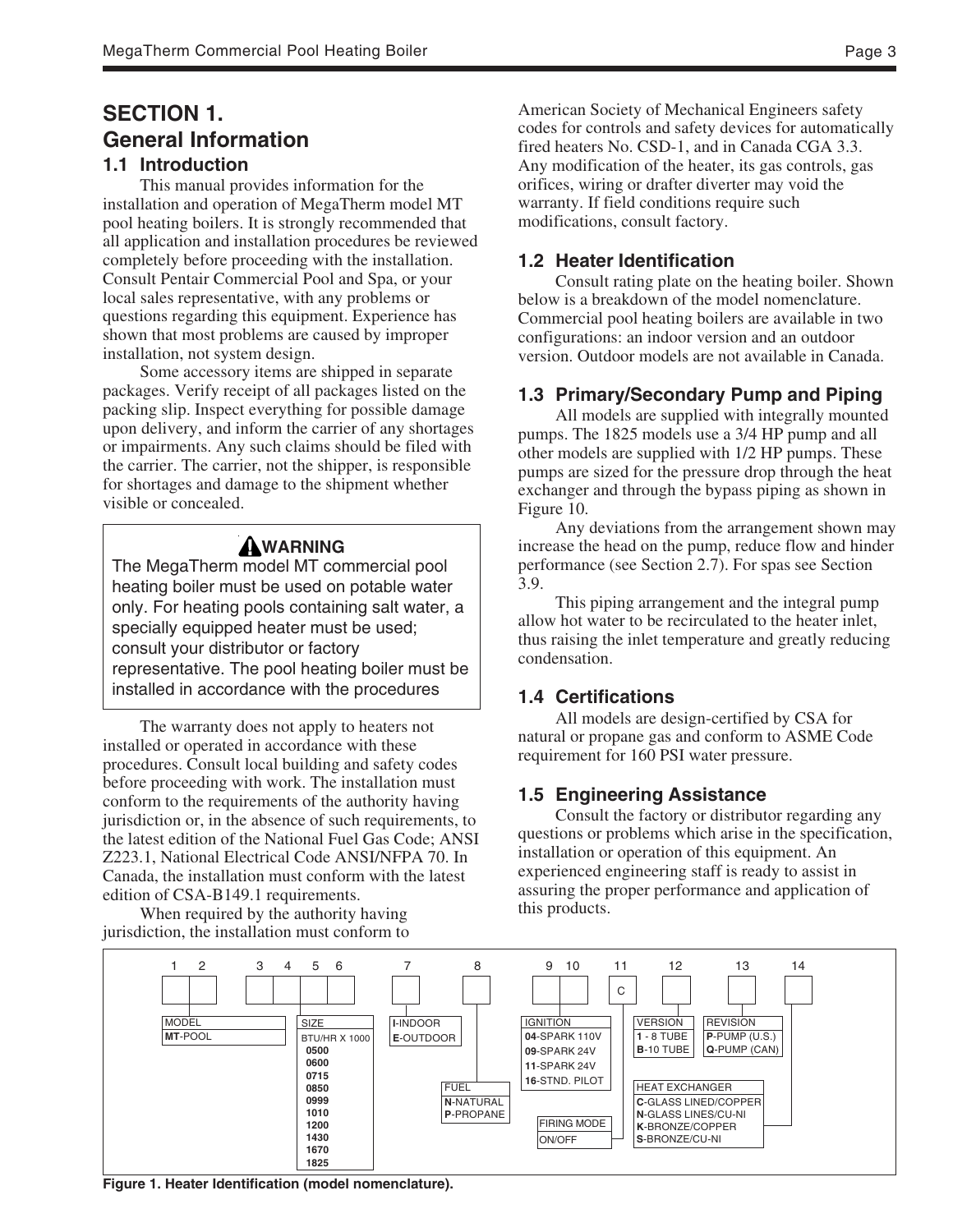# **SECTION 2. Installation**

### **2.1 Boiler Placement**

The pool heating boiler must be placed to provide specific clearances on all sides for maintenance and inspections. There must also be minimum distances maintained from combustible surfaces. These clearances also apply to noncombustible materials because the pool heating boiler requires air circulation for proper operation.

The pool heating boiler should be mounted on a level surface. An integral base for an installation on combustible flooring is provided as standard equipment on **outdoor** models. For indoor models, special base rails part number 10539000 must be used for combustible flooring.

Do not install a pool heating boiler on carpeting.

Under the national Fuel Gas Code, ANSI Z223.1, it is permissible to place the boiler on floors other than noncombustible when the installation complies with the American Insurance Code. Figures 2, 3, 4 and 5 show common installation on combustible flooring.

### **2.2 Installation of Indoor Boilers**

Locate the pool heating boiler to provide adequate clearance for inspection and service on all sides. See Table 1. For alcove installation, see Figure 6.

Install indoor heaters on a waterproof floor with an adequate floor drain and a 6" (152mm) minimum curb on all four sides to protect the building if heater repairs are required. **The manufacturer will not be held liable for any water damage in connection with this boiler.**

### **2.2.1 Combustion Air Supply**

The heater location must provide sufficient air supply for proper combustion and ventilation of the surrounding area as outlined in the latest edition of ANSI standard Z223.1, and any local codes that may be applicable. Inadequate combustion air supply may result in incomplete combustion, sooting of the heat exchanger, and unsafe operation of the boiler.

#### **a. Conventional Ventilation**

In the United States, the most common of these requirements specify that boiler rooms should be provided with two permanent air supply openings communicating directly through the wall to outside air one within 12 inches (305mm) of the ceiling, and the other within

12 inches (305mm) of the floor. Each opening should have a minimum free area of one square inch (6.5 sq. cm) per 4,000 BTU/hr input of the total input rating of all appliances in the enclosed area. See Table 2 for recommended air supply for each model. An

| <b>Indoor</b> | Outdoor      |
|---------------|--------------|
| in.<br>mm     | in.<br>mт    |
| 762<br>30     | unobstructed |
| $12*$<br>305  | 610<br>24    |
| 6*<br>152     | 610<br>24    |
| Alcove*       | unobstructed |
| 203<br>8      | 610<br>24    |
| 152<br>6      |              |
| per code      | per code     |
|               |              |

Water connection and pump side clearances of 24" (610mm) and front clearances of 48" (1219mm) will allow easier service access.

Using type B vent (refer to Manufacturer's Instructions).

**Table 1. Minimum boiler clearances from adjacent surfaces.**

Concrete Slab Must Extend Out A Minimum Of 12" On All Sides Unit (End View) **Unit** Base Base For Combustible Floors Concrete Slab - 4" Minimum Concrete or Wood & Steel Construction Add Base for Combustible Floors on Indoor Units. Base Comes Standard on Outdoor Units.

**Figure 2. Typical Boiler Installation on Concrete Slab.**



**Figure 3. Typical Boiler Installation on Roof Using Raised Platform (wood).**

improperly ventilated equipment room can get excessively hot and cause accelerated deterioration of controls and electrical components.

In Canada, Table 2 does not apply. Consult local building codes or, in the absence of such requirements, follow CSA-B149.1 standard.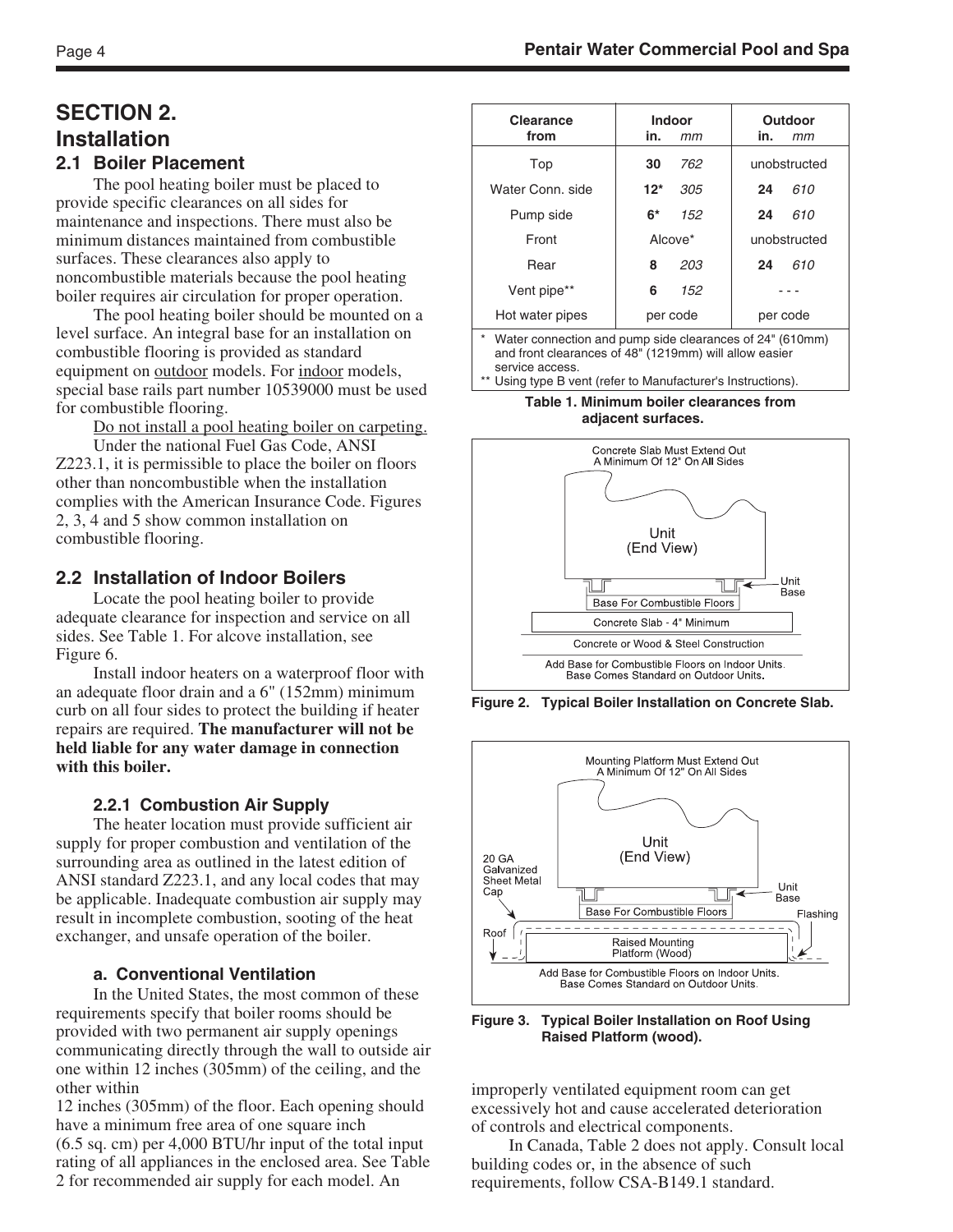







#### **b. Forced-Air Ventilation**

In the United States: any equipment which exhausts air from the boiler room can deplete the combustion air supply or reverse the natural draft action of the venting system. This could cause flue products to accumulate in the boiler room. Additional air must be supplied to compensate for such exhaust. The information in Table 2 is not applicable in installations where exhaust fans or blowers of any type are used. Such installations must be designed by qualified engineers.

In Canada: follow Canadian standard, CSA-B149.1 or local codes.

If a blower or fan is used to supply air to the boiler room, the installer should make sure it does not create drafts which could cause nuisance shutdowns of the pilot. If a blower is necessary to provide adequate combustion air to the boiler, a suitable switch or interlock must be wired into the heater control circuit to prevent the heater from firing unless the blower is operating.

The boiler must be completely isolated and protected from any source of corrosive chemical fumes such as trichlorethylene, perchloroethylene, chlorine, etc.





#### **2.2.2 Venting**

The MegaTherm boiler has a built-in draft diverter for natural draft operation and must not be connected to any portion of a mechanical draft system under positive pressure. The flue outlet must be connected to a clear, unobstructed vent of adequate capacity ending above the highest point of the building with an approved vent cap. The venting system should be installed according to the latest edition of ANSI Z223.1 and/or, in Canada, CSA-B149.1 and any local codes having jurisdiction.

Do not weld or fasten the vent pipe to the boiler drafthood. The weight of the stack must not rest on the boiler. The drafthood and boiler top must be easily removable for normal boiler service and inspection.

*IMPORTANT NOTE:* Do not use sheet metal screws at the snap lock joints of Type B gas vents.

Avoid using long horizontal runs of the vent pipe, and too many 90° elbows, reductions or restrictions. Horizontal runs should have at least a 1/4" (6mm) rise per foot in the direction of flow. A vent connector should be supported for the design and weight of the material used to maintain clearances and prevent physical damage and separation of joints.

Avoid terminating boiler vents near air conditioning or air supply fans. The fans can pick up exhausted flue products from the boiler and return them inside the building creating a possible health hazard. A minimum of 4 feet (1.2m), in Canada 6 feet (1.8m), horizontal distance must be maintained from electrical meters, gas meters, and relief equipment.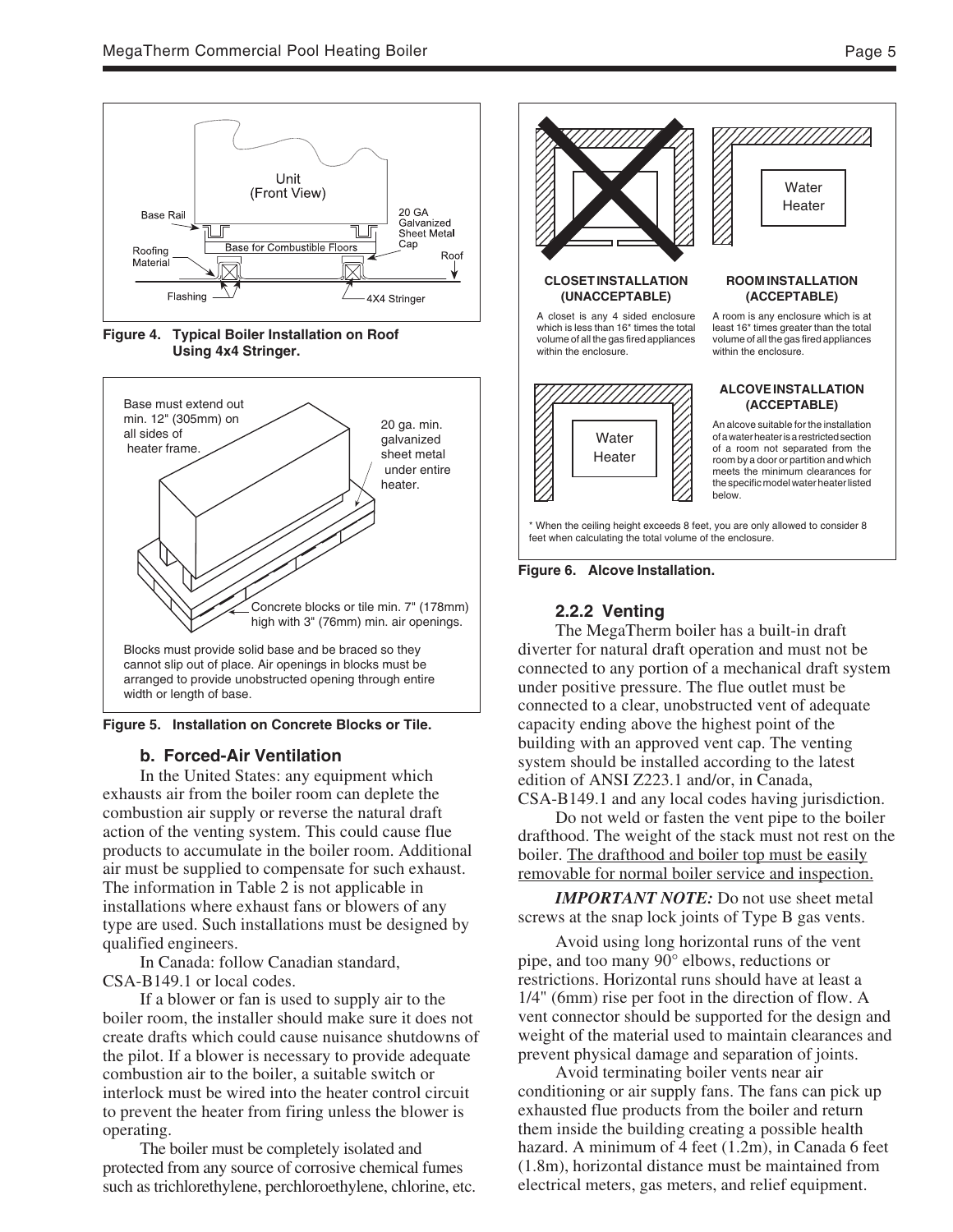Always use double-wall or insulated vent pipe (Type B or equivalent). In cold weather, uninsulated outside vents can chill the rising flue products blocking the natural draft action of the venting systems. This can create a health hazard by spilling flue products in the boiler room.

Avoid oversized vent piping or extremely long runs of pipe which may cause excessive cooling and condensation. Rule of Thumb: the total length of the vent, including the connector and any offset, should not exceed 15 feet (4.6m) for every inch (25mm) of vent diameter. Longer total lengths shown in venting tables are based on maximum capacity, not condensation factors.

When the installation of a draft fan is necessary in connecting a venting system to a MegaTherm boiler, the installation should be engineered by competent personnel following good engineering practices. The draft fan supplier should be consulted for correct size. The installation should be in accordance with the latest edition of ANSI Z223.1 and/or, in Canada, CSA-B149.1 and any local codes having jurisdiction. When a draft fan is installed, a suitable draft switch must be wired into the boiler control circuit at terminal designated "Field Interlock" to prevent firing of the boiler unless a positive draft has been established.

#### **2.2.3 Common Venting System Test Procedure**

At the time of the removal of an existing heater, the following steps shall be followed with each appliance remaining connected to the common venting system. During the testing of each unit, the other appliances remaining connected to the common venting system should not be operated.

- 1. Seal any unused openings in the common venting system.
- 2. Visually inspect the venting system for proper size and horizontal pitch. Determine that there is no blockage or restriction, leakage, corrosion, or other deficiencies which could cause an unsafe condition.
- 3. Insofar as it is practical, close all building doors and windows. Also close all doors between the space in which the appliances remaining connected to the common venting system are located and the other spaces of the building. Turn on any clothes dryer and any appliance not connected to the common venting system. Turn on any exhaust fans, including range hoods and bathroom exhausts, so they will operate at maximum speed. Do not operate a summer exhaust fan. Close all fireplace dampers.
- 4. Place in operation the appliance being inspected. Follow the lighting instructions for the unit. Adjust the thermostat so the appliance will operate continuously.
- 5. Test for spillage at the draft hood relief opening after 5 minutes of main burner operation. Use the flame of a match or candle, or smoke from a cigarette, cigar, or pipe.
- 6. After it has been determined that each appliance remaining connected to the common venting system properly vents when tested as outlined above, return doors, windows, exhaust fans, fireplace dampers and any other gas-burning appliance to their previous condition of use.
- 7. Any improper operation of the common venting system should be corrected so the installation conforms with the *National Fuel Gas Code, ANSI Z223.1 and/or CSA-B149.1 , Installation Codes*. When resizing any portion of the common venting system, the common venting system should be resized to approach the minimum size as determined using the appropriate tables in Appendix G in the *National Fuel Gas Code, ANSI Z223.1 and/or CSA-B149.1 Installation Codes.*

#### **2.2.3 Instructions Relatives au Test des Systèmes à Évent Commun**

Au moment du restrait d'une chaudière existante, les mesures suivantes doivent être prises pour chaque appareil toujours reccordé au système d'évacuation ne fonctionnet pas:

- 1. Sceller toutes les ouvertures non utilisées du systèmes d'évacuation.
- 2. Inspecter de façon visuelle le système d'évacuation pour déterminer la grosseur et l'inclinaison horizontale qui conviennent et s'assurer que le système est exempt d'obstruction, d'étranglement, de fuite, de corrosion et autres défaillances qui pourraient présenter des risques.
- 3. Dans la mesure du possible, fermer toutes les portes et les fenêtres du bâtiment et toutes les portes entre l'espace où les appareils toujours raccordés au système d'évacuation sont installés et les autres espaces du bâtiment. Mettre en marche les sécheuses, tous les appareils non raccordés au système d'évacuation common et tous les ventilateurs d'extraction comme les hottes de cuisinière et les ventilateurs des salles de bain. S'assurer que ces ventilateurs fonctionnent à la vitesse maximale. Ne pas faire fonctionner les ventilateurs d'été. Fermer les registres des cheminées.
- 4. Mettre l'appareil inspecté en marche. Suivre les instructions d'allumage. Régler le thermostat de façon que l'appareil fonctionne de façon continue.
- 5. Faire fonctionner le brûleur principal pendant 5 min ensuite, déterminer si le coupe-tirage déborde à louverture de décharge. Utiliser la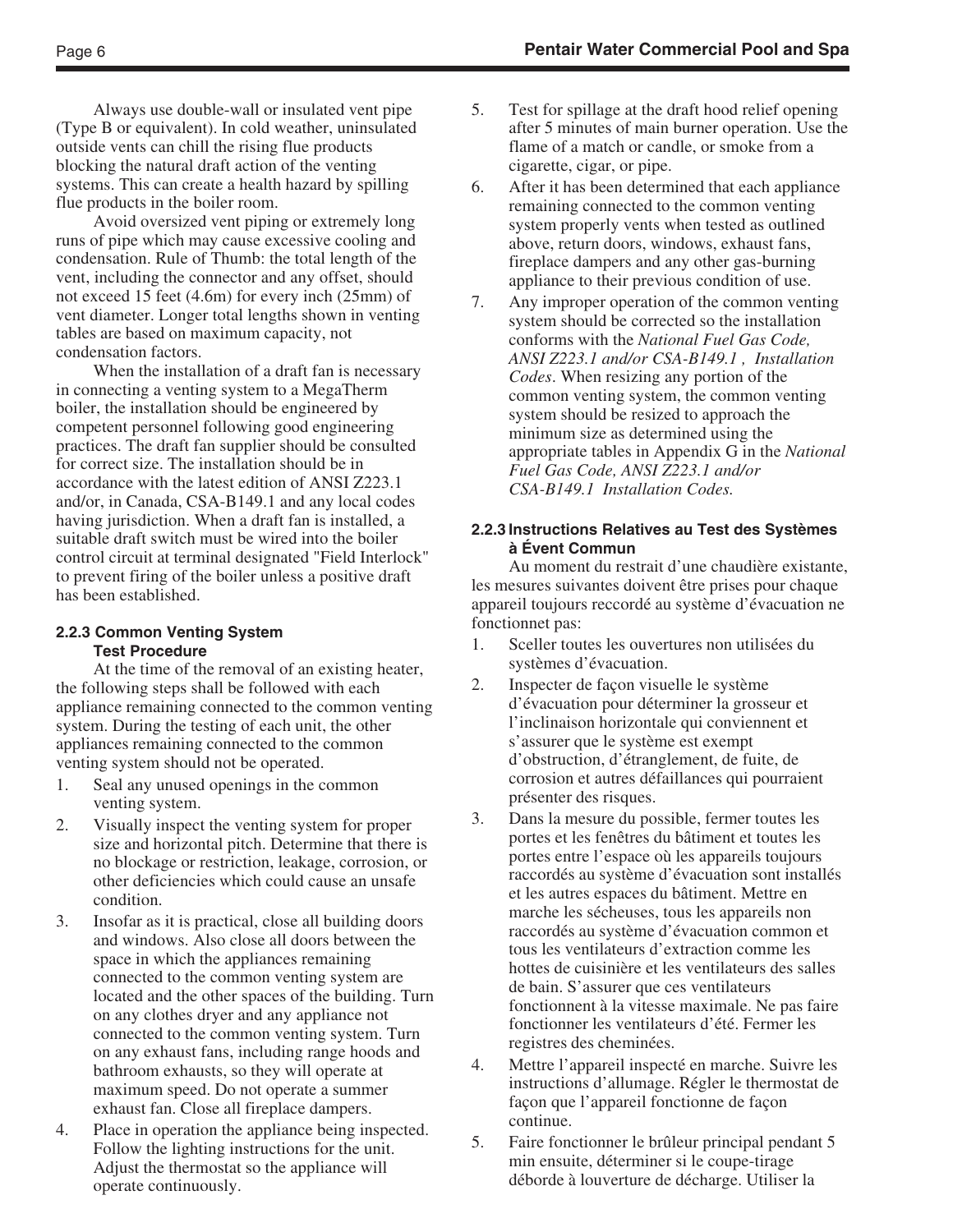flamme d'une chandelle ou la fumée d'une cigarette, d'une cigare ou d'une pipe.

- 6. Une fois qu'il a été déterminé, selon la méthode indiquée ci-dessus, que chaque appareil raccordé au systéme d'évacuation est mis à l'air libre de façon adéquate. Remettre les portes et les fenêtres, les ventilateurs, les registres de cheminées et les appareils au gaz à leur position originale.
- 7. Tout mauvais fonctionnement du systéme d'évacuation commun devrait être corrigé de façon que l'installation soit conforme au *National Fuel Gas Code, ANSI.Z223.1* et (ou) aux codes *d'installation CSA-B149.1.* Si la grosseur d'une section du système d'évacuation doit être modifiée, le système devrait être modifié pour respecter les valeurs minimales des tableaux pertinents de l'appendice G du *National Fuel Gas Code, ANSI Z2231.1* et (ou) des codes *d'installation CSA-B149.1.*

### **2.3 Installation of Outdoor Boilers**

- 1. Locate the boiler to provide the clearances as listed in Table 1, "Minimum Boiler Clearances."
- 2. Do not place the boiler in an enclosure or wall recess. Avoid locations where wind deflection off structures might cause downdraft. When such wind conditions are possible, place the heater at least 3 feet (0.9m) from the structures.
- 3. Never install the boiler under any kind of roof overhang. Do not place the boiler below or adjacent to any doors, windows, louvers, grills, etc., which connect in any way with an inhabited area of a building. This includes other structures such as garages or utility rooms (see Figure 7).
- 4. Although these models are CSA designed certified for outdoor installations, such installations are not recommended in areas where the danger of freezing exists unless proper precautions are taken for freeze protection.

Outdoor installations are not recommended in areas where the danger of snow blockage exists.

### **WARNING**

Liquefied petroleum gas is heavier than air. Therefore, the pool heating boiler should not be installed in pits or other locations where gas could accumulate.

The boiler should be located a safe distance from Propane gas storage and filling equipment. Consult local codes and fire protection authorities for advice on specific installation restrictions.

| <b>Boiler</b> | Each Opening* |           |
|---------------|---------------|-----------|
| <b>Size</b>   | square inches | square cm |
| 500           | 125           | 806.5     |
| 600           | 150           | 967.8     |
| 715           | 179           | 1154.9    |
| 850           | 213           | 1374.3    |
| 1010          | 253           | 1632.4    |
| 1200          | 300           | 1935.6    |
| 1430          | 358           | 2309.8    |
| 1670          | 418           | 2696.9    |
| 1825          | 457           | 2948.6    |
|               |               |           |

\* Net Free Area.

Check with louver manufacturers for net free area of louvers. Correct for screen resistance to the net free area if a screen is installed. Check all local codes applicable to combustion air.

Area indicated is for one of two openings: one at floor level and one at the ceiling, so the total net free area could be double the figures indicated. For special conditions refer to the latest editon of ANSI Z223.1.

Consult factory if openings do not communicate directly through the walls with the outdoors.

#### **Table 2. Minimum Recommended Air Supply to Boiler.**



**Figure 7. Incorrect Outdoor Installation.**

### **2.4 Gas Supply and Piping**

*Review the following instructions before proceeding with the installation.*

- 1. Verify that the boiler is fitted for the proper type of gas by checking the rating plate. MegaTherm boilers are normally equipped to operate below a 2000 foot (609.6m) altitude. Boilers equipped to operate at higher altitudes have appropriate stickers or tags attached, also printed information on rating plate.
- 2. Use the figures in Table 3 to provide adequate gas piping from the gas meter to the boiler.
- 3. A sediment trap (drip leg) must be provided ahead of the gas controls (see Figure 8). A manual gas shutoff valve must also be provided for service convenience and safety. Check the local codes.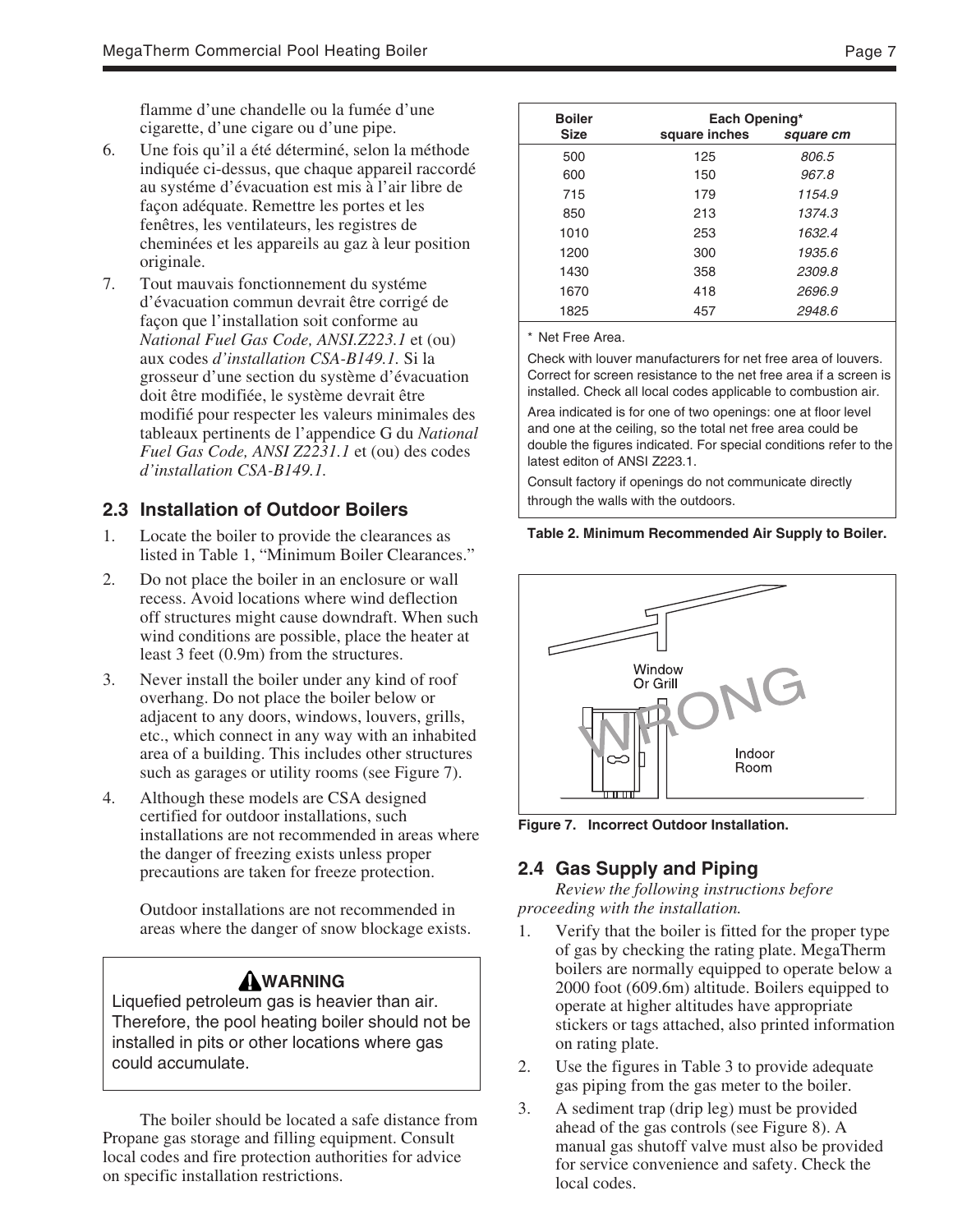| <b>Boiler</b> |                           | <b>Distance from Gas Meter</b><br>or Last Stage Regulator |                     |
|---------------|---------------------------|-----------------------------------------------------------|---------------------|
| <b>Size</b>   | $0 - 100'$<br>$0 - 30.5m$ | 100-200'<br>$30.5 - 61m$                                  | 200-300<br>61-91.4m |
| 500           | $1\frac{1}{2}$ "          | 2"                                                        | 2"                  |
| 600           | $1\frac{1}{2}$ "          | 2"                                                        | $2\frac{1}{2}$ "    |
| 715           | 2"                        | 2"                                                        | $2\frac{1}{2}$ "    |
| 850           | 2"                        | $2\frac{1}{2}$ "                                          | $2\frac{1}{2}$ "    |
| 1010          | 2"                        | $2\frac{1}{2}$ "                                          | 3"                  |
| 1200          | $2\frac{1}{2}$ "          | 3"                                                        | 3"                  |
| 1430          | $2\frac{1}{2}$ "          | 3"                                                        | 3"                  |
| 1670          | $2\frac{1}{2}$ "          | 3"                                                        | 3                   |
| 1825          | $2\frac{1}{2}$ "          | 3"                                                        | $3\frac{1}{2}$ "    |

**NOTE:** These figures are for Natural Gas (.65 Sp. Gr.), and are based on 1/2" water column pressure drop. Check supply pressure with a manometer, and local code requirements for variations. For **Propane Gas**, reduce pipe diamter one size. An average number of tees and elbows have been taken into account.

**Table 3. Gas Piping Sizes.**

- 4. The boiler and its individual shutoff valve must be disconnected from the gas supply piping system during any pressure testing of that system at test pressures in excess of 1/2 psig (3.5kPa). The boiler must be isolated from the gas supply piping system by closing its individual manual gas shutoff valve during any pressure testing of the piping system at test pressures equal to or less than 1/2 psig (3.5kPa).
- 5. Provide gas supply pressure to the heater as follows:

|      | <b>Natural Gas</b> |     | Propane Gas |     |
|------|--------------------|-----|-------------|-----|
|      | In. $W.C.$         | kPa | In. W.C.    | kPa |
| Max. | 10                 | 2.5 | 14          | 3.4 |
| Min. | 6.5                | 1.6 |             |     |

*NOTE:* the heater and all other gas appliances sharing the boiler gas supply line must be firing at maximum capacity to properly measure the inlet supply pressure. Low gas pressure could be an indication of an undersized gas meter and /or obstructed gas supply line.



**Figure 8. Sediment Trap Installation.**

6. The correct burner manifold gas pressure is stamped on the rating plate. The regulator is preset at the factory and normally requires no further adjustment.

The gas manifold and control assembly is factory tested and conforms to the safe lighting and other performance criteria specified in the latest editions of ANSI Z21.13.CSA4.9 Low Pressure Boiler Standard.

Before operating the boiler, the complete gas supply system and all connections must be tested for leaks using a soap solution. **Do not use raw flame**.

# ACaution

Since some leak test solutions (including soap and water) may cause corrosion or stress cracking, the piping must be rinsed with water after testing, unless it has been determined that the leak test solution is noncorrosive.

### **2.5 Electrical Wiring**

### **WARNING**

The boiler must be electrically grounded in accordance with the most recent edition of the National Electrical Code, ANSI/NFPA 70. In Canada, all electrical wiring to the boiler should be in accordance with the latest edition of CSA C22.1 Canadian Electrical Code, Part 1. Do not rely on the gas or water piping to ground the metal parts of the boiler. Plastic pipe or dielectric unions often isolate the boiler electrically. Service and maintenance personnel who work on or around the heater may be standing on wet floors and could be electrocuted by an ungrounded boiler.

Wiring diagrams are included in the information packet provided with each unit.

- 1. All Model MT pool heating boilers need 115V 60Hz supply voltage unless specifically ordered otherwise.
- 2. The 1825 models are supplied with 3/4 HP pump motors. All other models are supplied with 1/2 HP pump motors. Consult the National Electrical Code or the Canadian Electrical Code regarding branch circuit requirements for equipment with these motors.
- 3. The boilers should be wired exactly as shown in the wiring diagram.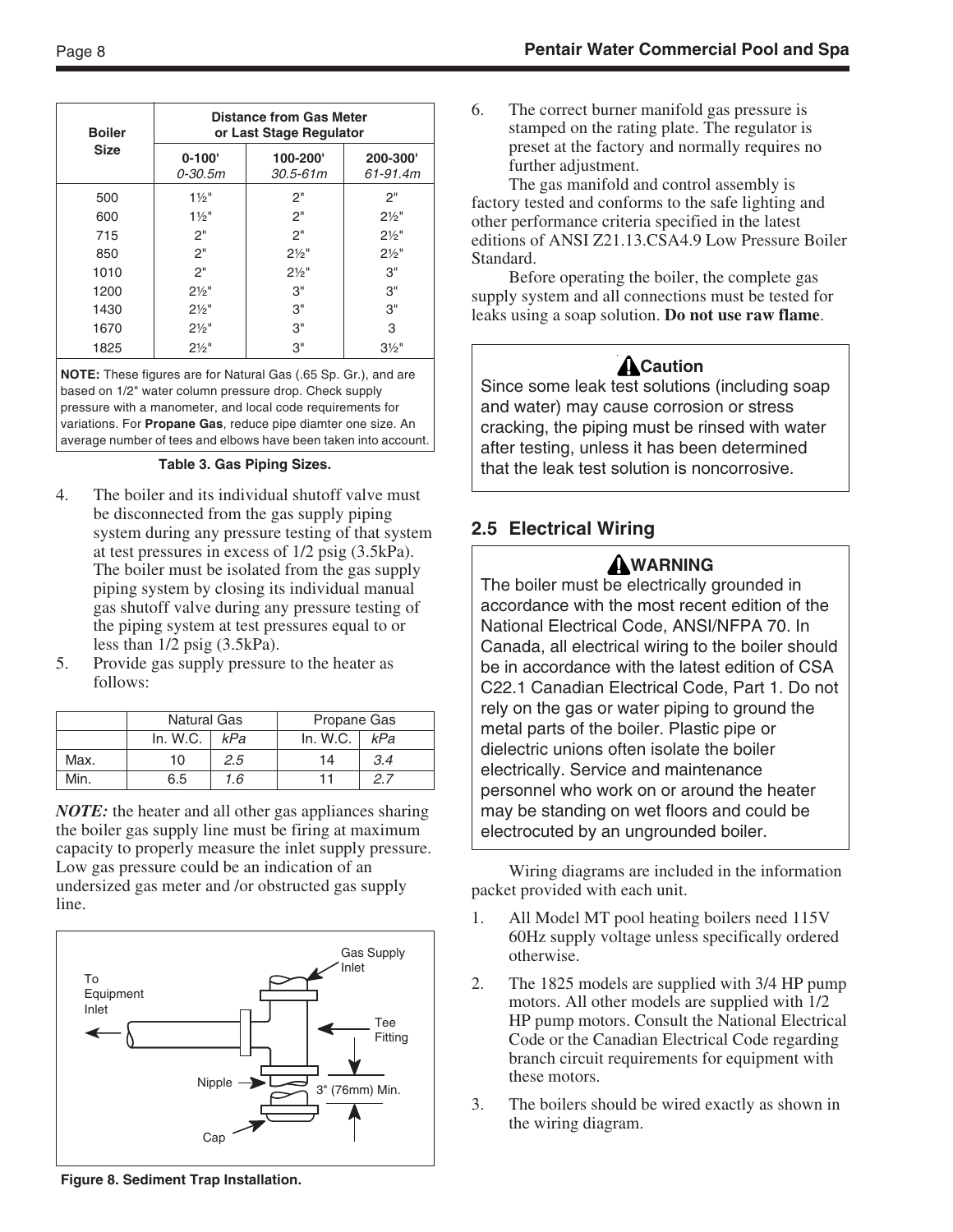

**Figure 9. Pressure Relief Valve Location.**

*IMPORTANT NOTE:* The pool filter pump and boiler must be electrically interlocked so the boiler cannot come on unless the pump is running and there is full flow in the filter piping where the boiler is connected. If the pool filter pump operation is intermittent the boiler must be shut off prior to pump shutdown. See paragraph heading Auxiliary Time Clock Wiring below. If the backwash operation is manual the boiler must be shut off manually during backwashing.

#### *Auxiliary Time Clock Wiring:*

If a time clock is used to control the filter pump operation, a separate switch or relay must be used to shut off the boiler at least 15 minutes before the filter pump is shut off. Wire the switch or relay (often called the Fireman Switch) to the terminals shown in the wiring diagram as "Field Interlock."

- 4. All field installed electrical safety devices and all field installed controllers (valve end switches, draft switches, relays, timers) can be connected to the boiler control to the terminals shown in the wiring diagram designated "Field Interlock."
- 5. Field location of the temperature sensor is described in Section 2.8.

Where the boiler is installed with a draft fan refer to the fan manufacturer's wiring diagram. The draft switch should be wired across the field interlock terminals in the boiler control panel.

#### **2.6 General Piping Instructions**

In addition to the bypass valve "B" and outlet valve "A" shown in Figure 10, an inlet valve "C" should be provided so that the heater can be readily isolated for service. All valves should be butterfly or ball style, not gate valves. For spas application see Section 3.9.

Since heater outlet temperatures can reach 150°F (66°C) in some cases, copper or CPVC are recommended materials for heater connection piping. PVC material may be used for the inlet valve and the piping upstream of it.

When pipe, fittings, grids or any other element of the filter system are made of plastic materials, they may be damaged by the momentary "back siphoning" of hot water from the heater when the filter pump stops running.

The pressure relief valve installed in the tapped opening provided in the outlet header (see Figure 9), must be piped, but not connected, to a drain or floor sink. The drain pipe must be the same size as the valve outlet and must pitch downward from the valve. Where no special setting of the relief valve is ordered, the factory will furnish a 75 psi setting.

The pressure relief valve lever must be tripped at least once a year to insure that waterways are clean. When manually operating lever, water will discharge through the drain line. Precautions must be taken to avoid contact with hot water and water damage.

#### **2.7 Boiler By-Pass Piping**

All MT series boilers, 500-1825 models, must be installed with bypass piping. Please use Figure 10 as your guide to plumb the bypass. For spas see Section 3.9.

The diverter valve in the main line, shown in dashed line in Figure 11, is optional and may be needed only if the distance to the heater is over 15'. Call the Service Department at 800-900-9276, extension 5406 for assistance.

All models are supplied with integral pumps, These pumps are sized for the pressure drop through the heat exchanger, 30 feet of piping and through the bypass piping as shown in Figure 10.

Any deviations from the arrangement shown may reduce flow, hinder performance, and will void the warranty.

2½ inch NPT piping is shown, however, models 500I-1430I and models 500E-1010E may be installed using 2 inch NPT piping.

All models must be installed in the primarysecondary arrangement shown. The boiler loop piping must tee into the filter loop piping with the inlet and outlet connection spaced a maximum of 18" (450mm) apart (see Figure 10).

To insure that pool inlet water does not exceed 104°F, the filter pump loop must circulate at the minimum flow rates shown in Table 4.

The outlet valve "A" and the bypass valve "B" must have a provision for locking the handles in place (or removing them) after the temperature rise and inlet temperature adjustments have been made.

| <b>Boiler Model</b> | <b>Minimum Filter Pump Flow Rate</b> |
|---------------------|--------------------------------------|
| 500-850             | 90 GPM                               |
| 1010-1200           | 110 GPM                              |
| 1430                | 140 GPM                              |
| 1670-1825           | 180 GPM                              |

**Table 4. Minimum Flow to Supply Heater Loop.**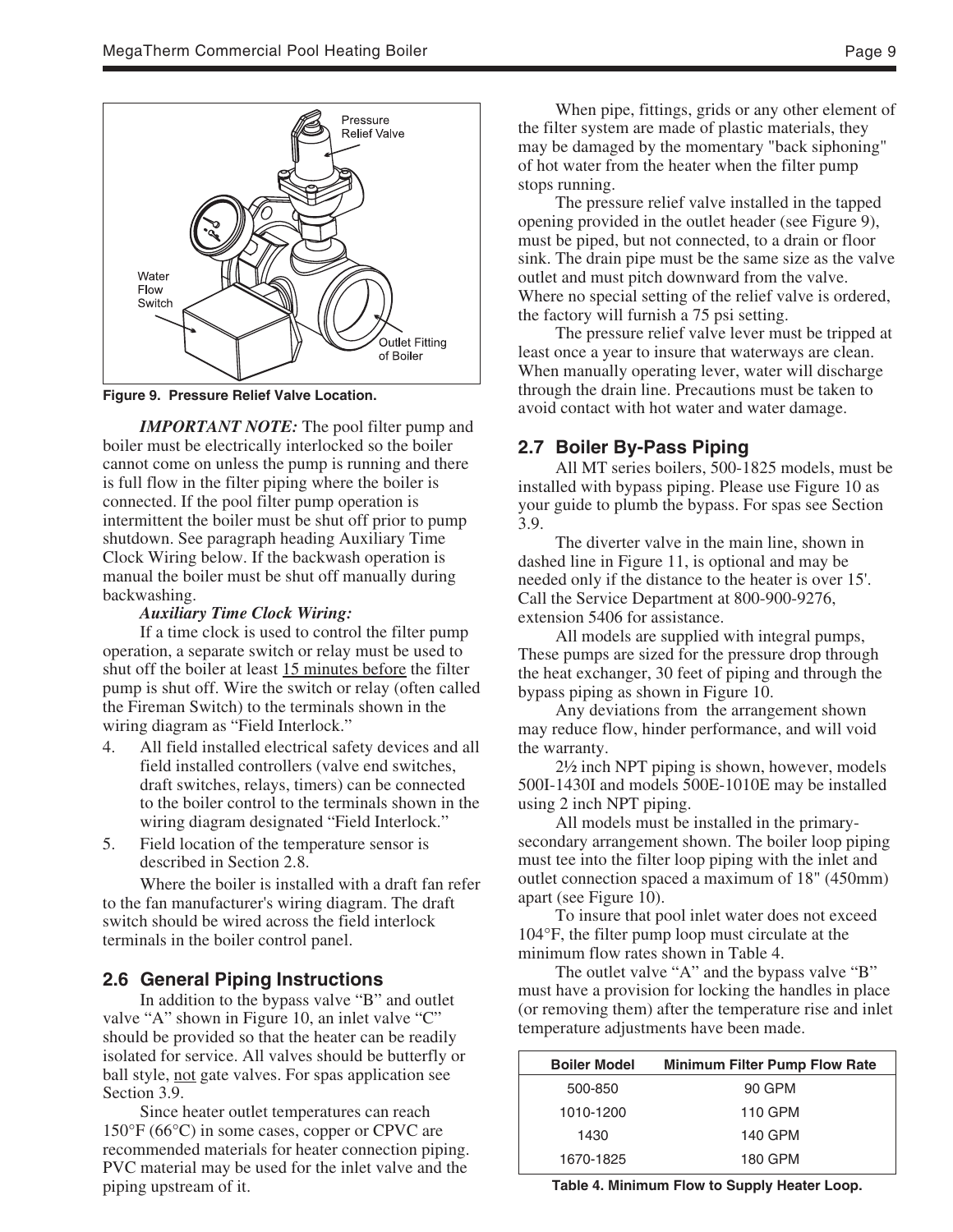

**Figure 10. Heater Piping Arrangement.**

### **2.8 Temperature Sensor Placement and Installation**

A temperature sensor with 15 feet (5m) of cable and an immersion well assembly are supplied with the boiler. These must be installed in the field. Refer to Figures 10 through 11.

- 1. The immersion well body is provided with a 1/2" NPT. Mount the immersion well on the underside of the filter circulation piping, just upstream of the boiler inlet tee as close to the boiler as possible (see Figure 10). **DO NOT INSTALL in boiler loop piping or downstream of the boiler inlet tee.**
- 2. Thread the spring and retainer onto the sensor cable and secure sensor into the immersion well.
- 3. Route cable to heater control panel in a location where it will not be subject to damage. Secure with nylon cable ties.

# **2.9 Automatic Chlorinators**

A concentration of chlorine in the heater can be very destructive, therefore the following rules about the installation and operation of such devices must be followed:

- 1. The chlorinator should be installed so it introduces the gas or solution downstream from the boiler.
- 2. The chlorinator should be wired so it cannot operate unless the filter pump is running.
- 3. The chlorinator should be provided with an antisiphon device so that the draining of the piping after the pump shuts off will not siphon chlorine solution into the boiler.
- 4. When the operation of a chlorinator is such that it must be installed in the pump suction, or some other place where the chlorine solution flows through the heater, corrosion of the heater can occur. Excessive concentrations of chlorine caused by improper adjustment or failure of the chlorination equipment cause this corrosion. The resulting damage to the heat exchanger is not covered by heater warranty.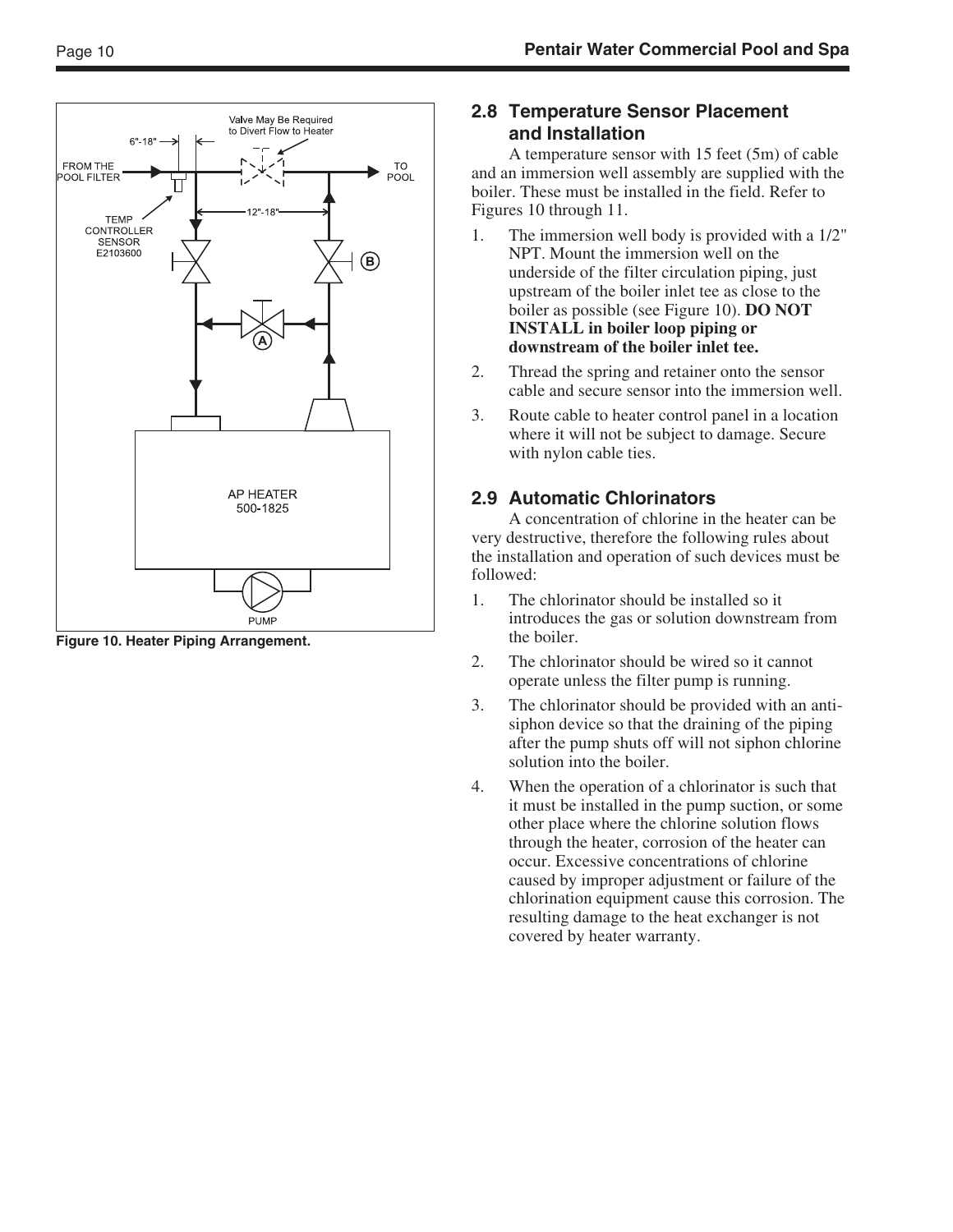# **SECTION 3. Operation**

- **3.1 Controls General (see Figures 12 and 13)**
- 1. Electronic Ignition Controls:
	- a. Intermittent Ignition:

Pilots are automatically lit when the operating control calls for heat (Systems #4 and #9). The unit performs its own safety check and opens the main valves only after the pilot is proven to be lit. Whenever the pilot flame is interrupted, the main gas valve closes within 0.8 seconds.

b. Electronically Supervised Standing Pilot System (System #16):

> When pilot flame fails, the ignition control module responds in less than 0.8 seconds and provides 100% safety shutdown.

- 2. Operating Controls: An electronic temperature control is provided on model MT boilers to control the pool water temperature. The temperature sensor (thermistor) is located in the filter circulation piping (see Section 2.8).
- 3. Boiler Power (On/Off/Auto) Switch: This provides for constant or automatic pump operation.
- 4. High Limit Controls:

The manual reset high limit switch is provided as standard equipment on all boilers. The temperature sensing bulb of the switch is always located in the heater outlet. Burners will automatically shut down whenever overheating of water occurs.

5. Flow Switch:

Standard on all model MT pool heating boilers. The switch is mounted in a tee fitting on the outlet header. This is a paddle type switch which is deflected by the water flow in the fitting. Any condition which interrupts or decreases the flow through the secondary loop will shut down the burners.

6. Low Water Cut Off (optional): The low water cut off automatically shuts off boiler whenever water level in the heat exchanger drops below probe level. It is located in the inlet header.

# **3.2 Initial Start-Up**

# **WARNING**

Do not use this appliance if any part has been under water. Immediately call a qualified service technician to inspect the heater. the possible damage to a flooded appliance can be extensive and present numerous safety hazards. Any appliance that has been under water must be replaced.



**Figure 13. Controls Location.**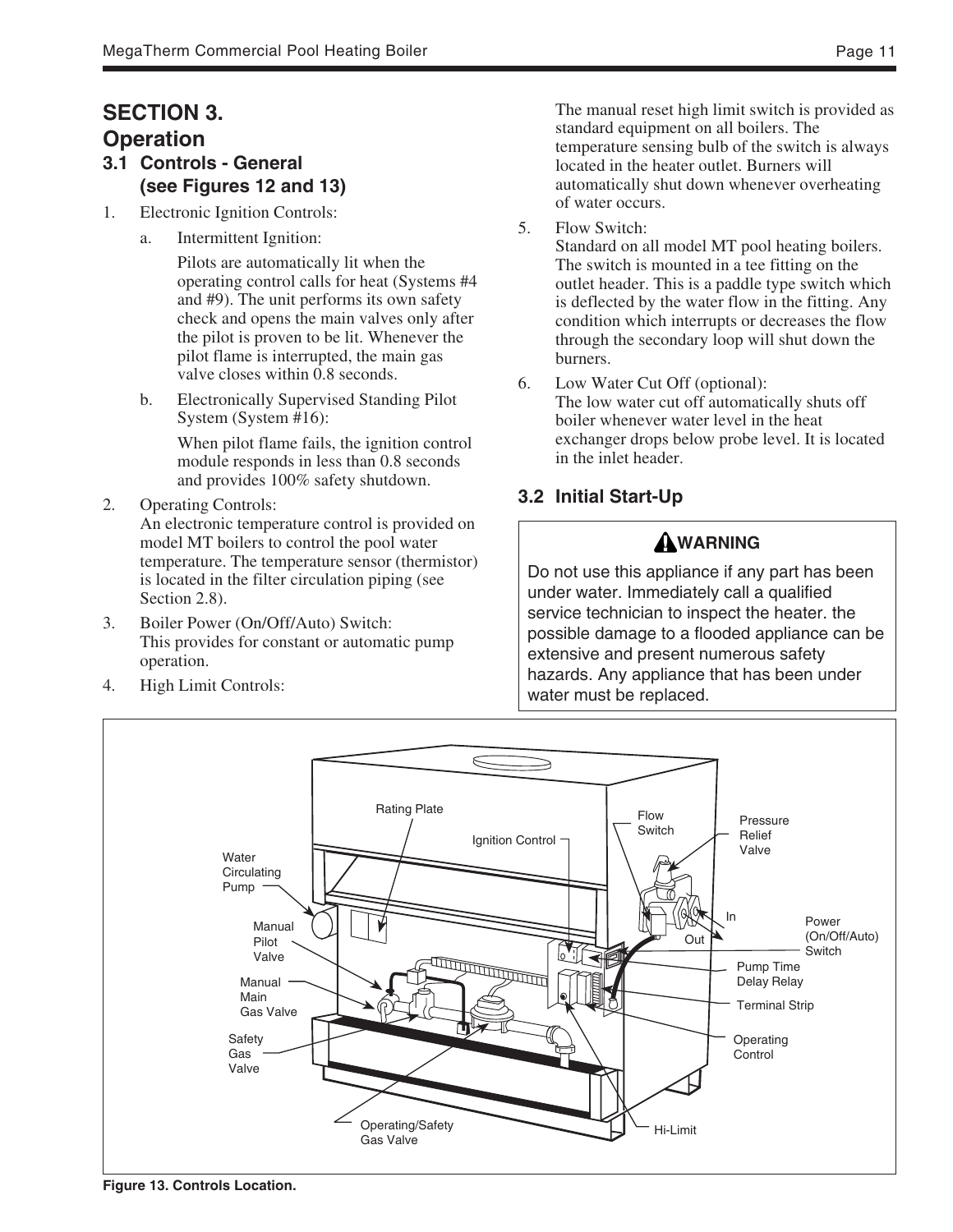On a newly constructed pool, be sure to run the filter pump long enough for a complete "turn-over" of the pool water before starting heater so that dirt and residue from construction will have been removed. The filter may clog rapidly during this period, causing severe cycling of the heater.

- 1. Before placing the heater in operation, be certain that the heater is filled with water and that all air is purged from the system. Open all the valves in the secondary piping.
- 2. With the filter pump running, run the heater pump in manual "CONSTANT PUMP" for minimum of 10 minutes and listen for the flow switch to make as the pump is started. Loosen the pipe plug on the top of the pump scroll casting to bleed off any air. NOTE: If the system will be operated in a manner that causes air to be drawn into the heater and the secondary piping, an automatic float type air vent should be permanently installed on top of the pump scroll.
- 3. To check the heater firing, proceed as follows:
	- a. Turn off the power switch.
	- b. Turn off all manual gas valves and wait five minutes (Figure 13).
	- c. Set operating control to the lowest setting.
	- d. After placing the manual pilot gas valve in the open position and resetting all safety devices (high limit, low water cutoff, etc.), the pilot(s) can be lit following the procedure on the heater rating plate.
	- e. For standing pilot system, press on pilot relay knob (see Figure 15), light pilot and keep relay knob depressed for one minute then release. Once the pilot is lit, turn power switch to "AUTO PUMP."
- f. Wait 5 minutes and turn up operating control until heater fires (for intermittent ignition system, the pilot will be ignited automatically). The main burners should ignite smoothly. Turn the operating control back to the lowest setting.

#### **NOTE: DO NOT OPERATE HEATER UNTIL THE FOLLOWING SAFETY CHECKS HAVE BEEN PERFORMED.**

### **3.3 Safety Shutoff Component Checkout**

1. Once the pilot(s) is lit and has been established for five minutes, the flame failure response time should be checked as follows:

**Systems 4 and 9** - (intermittent ignition). With this system pilots are automatically lit when the operating controls call for heat. If the pilot flame fails for any reason, the main valve is shut off within one second

and the pilot spark ignition is initiated until the pilot flame has been reestablished. This sequence should be checked by turning off the manual pilot gas valve (see Figure 14), and, at the same time, monitoring the audible sparking at the pilot burner and signal interruption to the main valve.

# ACaution

Propane gas is heavier than air and sinks to the ground. Exercise extreme care in lighting the heater when so equipped.

**System 16** - (electronically supervised standing pilot system). Extinguish the pilot flame by placing the manual pilot valve in the closed positions (see Figure 14), and at the same time, begin recording the time it takes for the output signal from the electronic ignition control to be interrupted. The signal interruption can be detected either with a test light or a voltmeter. The response time should never exceed one second.

- 2. Hi-Limit Checkout. For spas see Section 3.9. The manual reset high limit is factory preset to 150°F (66°C). Confirm this set point on the unit and adjust if necessary. After running the heater in a firing mode for 10 minutes, slowly close the outlet valve "A" to raise the outlet temperature as indicated on the outlet thermometer. The high limit should trip within  $2^{\circ}F(1^{\circ}C)$  or  $3^{\circ}F(2^{\circ}C)$  of the 150°F (66°C) setpoint and shut off the burners. If this does not occur, adjust the set point on the unit to shut off the burners when the outlet thermometer reads 150°F (66°C). Open the outlet valve "A" and push the reset button. The main burners should reignite.
- 3. Flow Switch: See attached vendor literature.
- 4. Low Water Cutoff (optional): See attached vendor literature.

### **3.4 Inlet Temperature and Temperature Rise Adjustment**

For proper operation the bypass and outlet valves must be adjusted to obtain the correct heater temperature rise. Use the following method to set the bypass assembly at start up:

- 1. With all bypass valves open, fire the heater for at least 10 minutes. The operating control should be set at least 5° to 10° F above the pool temperature to ensure continued operation throughout this set up procedure.
- 2. Observe the thermometer on the inlet header. To prevent condensation and damage to the boiler, the inlet water temperature has to be 100°F.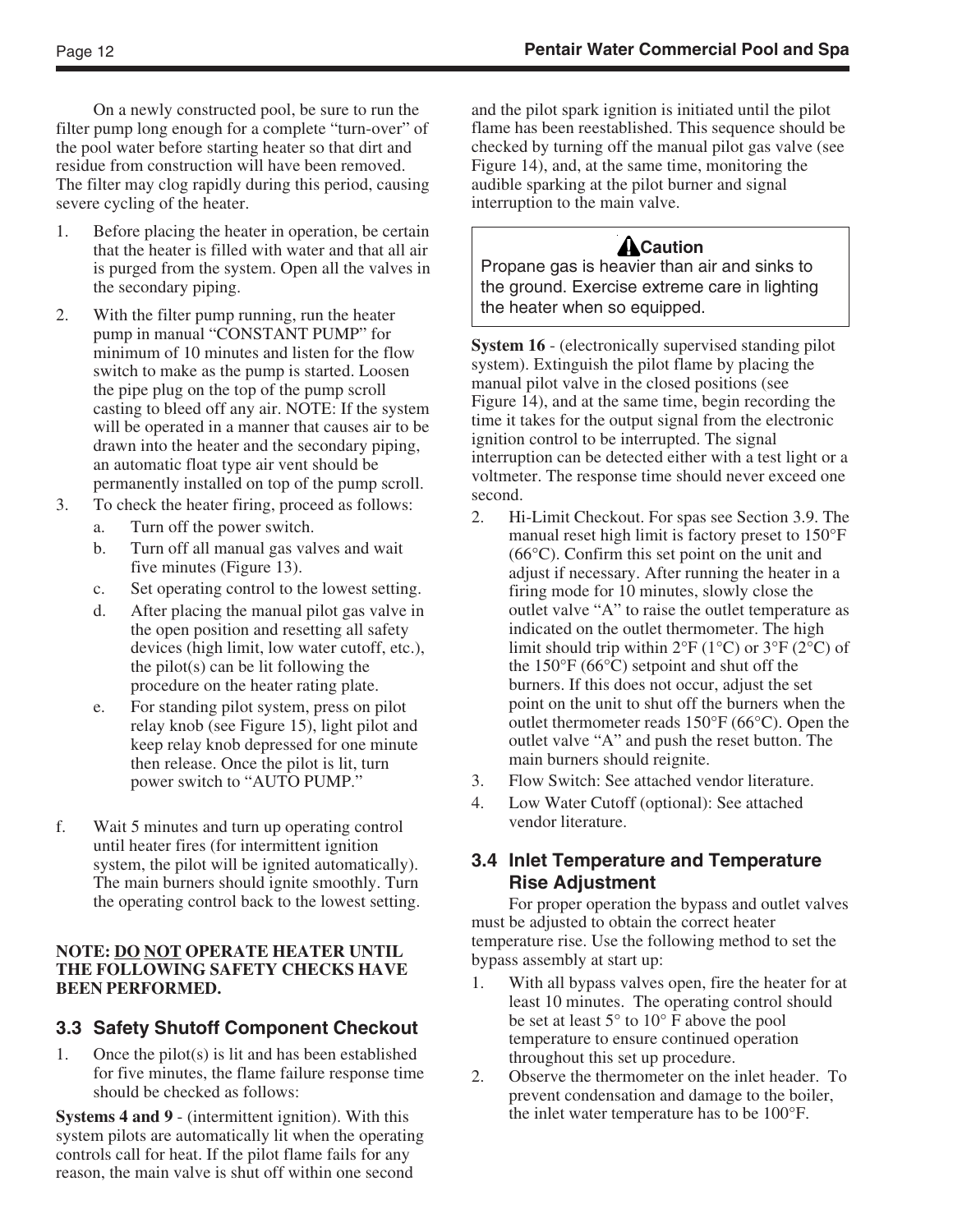#### **If the inlet temperature is LESS THAN 100°F:**

With the bypass valve "A" fully open, throttle (turn down) outlet valve "B" slightly. Observe the inlet thermometer for 5 minutes to see where the inlet temperature stabilizes. If it remains under 100°F, throttle outlet valve "B" a little more. Repeat as necessary. If the inlet temperature rises above 100°F, open outlet valve "B" slightly until the inlet temperature stabilizes as close to  $100^{\circ}$ F as possible (plus or minus  $2^{\circ}$ F).

**If the inlet temperature is MORE THAN 100°F.** If outlet valve "B" has been throttled partially closed, open it slightly, wait 5 minutes, and, if the temperature is not down to 100°F (plus or minus 2°F) open it some more. If bypass valve "B" is fully open and you are still seeing inlet water temperatures in excess of 100°F, you can adjust bypass valve "A". Throttle it (turn down) slightly towards closed, and wait until the inlet water temperature stabilizes again. Repeat as necessary. When the inlet temperature is stabilized at 100°F, either lock the valve handles, remove them, or prominently mark them to prevent tampering or accidental changes to the valve positions.

If the pool water temperature needs to be raised more than 10° F to reach a comfortable swimming temperature, inspect and re-adjust the valves twice a day to maintain the 100°F inlet water temperature.

- 3. To prevent nuisance high limit tripping, set the adjustable pump time delay relay to 10 minutes for all models. This allows the boiler pump to circulate water through the heat exchanger after the burners shut off, recovering all residual heat in the metal components.
- 4. The boiler outlet temperature with the bypass adjusted as detailed above should be less than 142°F. The normal range will be 10 to 37°F higher than the inlet temperature. If it exceeds 142°F, please contact the Service Department at 800-900-9276, extension 5406 for instructions. Outlet temperatures in excess of 142°F may cause intermittent high limit tripping.

#### POOL OPERATING CONTROL ADJUSTMENT:

- 5. Adjustable Differential Feature: Remove the cover from the control box and verify that the white differential potentiometer is set at about  $2^{\circ}F$  (1 $^{\circ}C$ ). NOTE: a 2 $^{\circ}F$  differential means that, if the thermostat is set at 80°F, the heater will come on at 78°F and go off when the pool reaches 80°F. The 2°F value is a good starting point for most installations. This differential may be adjusted up or down to suit individual applications.
- 6. The operating control temperature setting can be







**Figure 15. Pilot Burners.**

adjusted incrementally to obtain the desired pool operating temperature.

#### **3.5 Heater Shut Down**

- 1. If heater is firing, turn operating control to lowest value, wait 10 minutes for pump to stop running, then turn power switch to off.
- 2. If heater is not firing, turn power switch to off.

### **3.6 Spring and Fall Operation Stand-by Service**

Turn the thermostat down to approximately 70°F (21°C). This will prevent the pool and surrounding ground from becoming chilled and also permit the pool to be raised to swimming temperature in a shorter time.

A pool may be maintained at a lower temperature than 70°F (21°C) with some increased likelihood of condensation and damage to the unit. Models 500 through 1010 will maintain an inlet temperature of 85°F (29°C) to 90°F (32°C) (if the bypass is properly adjusted) with a pool temperature of 60°F (16°C). Models 1200 and 1430 can maintain the above with a pool temperature of 65°F (18°C). For models 1670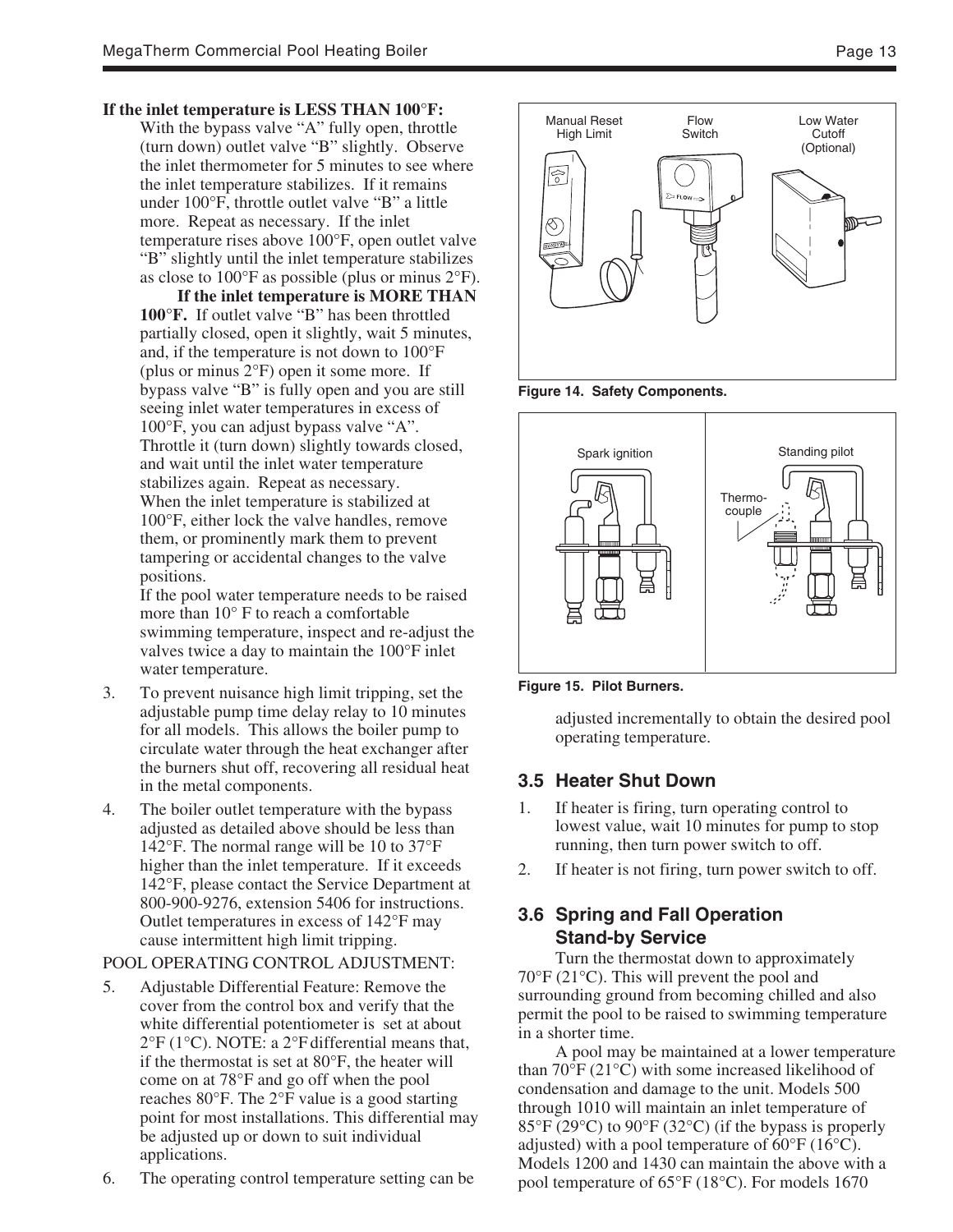and 1825 pool temperature should be maintained at 70°F (21°C) or above. See item 3 in the next section.

7. An adjustable pump time delay relay is mounted in the control panel (see Figure 11). This relay keeps the pump running after the burners shut off. The delay should be set to 5-6 minutes for models 500-850 and 9-10 minutes for models 1010-1825.

#### **3.7 Winter Operation Complete Shutdown**

- 1. To shut down the heater for periods of several months or more, turn manual main gas valve and pilot gas valve to "OFF." Where danger of freezing does not exist, some water should flow through the heater during the normal filter cycle all year long, even when the heater is turned off or shut down completely, if all bypass valves are opened.
- 2. If the heater is not protected from freezing temperatures, it should be **completely drained before the first frost.** Drain the heater by removing the drain plug on the bottom of the front header casting. Leave the plug out until ready to use the heater again. Heater must be level to permit adequate draining. When compressed air is used to blow out lines, it is still necessary to follow the above procedure. Keeping the pool heated and the filter pump running continuously will not be adequate protection. If there is a pump failure or an electrical power failure, the boiler cannot fire and may freeze and be damaged.
- 3. **Improper Use of Heater:** The heating boiler is not designed for continuous use as an "antifreezing" device for pools. Operating the heater with low water temperatures will cause the fins on the heat exchanger to be partially blocked with condensation. Incomplete combustion and prolonged operation under these conditions will result in the heat exchanger sooting up. This can seriously damage the heater and may create a dangerous fire hazard.

### **3.8 Time Clock Operation**

During the warm-up period, the heater must run continuously so it can raise the pool temperature from cold to above  $70^{\circ}$ F (21 $^{\circ}$ C).

Remove all time clock stops and permit the heater to raise pool temperature to 70°F (21°C) or above in one continuous operation.

When the time clock stops are replaced, be sure to allow the filter pump and the heater to stay on long enough to keep the pool up to the desired temperature.

### **3.9 Therapeutic Pools (Spas)**

Therapeutic pools or "spa" pools are usually piped and controlled so that very warm or hot water, often with air injection, is forced at high velocity into a confined area of a swimming pool or into a small separate pool. For the purposes of this manual, any application in which the water temperature is maintained above 85°F (30°C) is considered a *spa*. **SPECIAL SET-UP AND OPERATING PROCEDURES APPLY TO SPAS**.

- 1. Models 1010I and 1010E and larger should **not** be used for spas due to their higher temperature rises.
- 2. Since outlet temperatures can approach 140°F (60°C) units **must** be piped in a primarysecondary style, similar to that shown in Figure 10.
- 3. To insure that the spa inlet water does not exceed  $104^{\circ}$ F (40 $^{\circ}$ C), the spa filter pump must circulate at the minimum flow rates shown in Table 5.

| <b>Boiler Model</b> | <b>Minimum Filter Pump Flow Rate</b> |
|---------------------|--------------------------------------|
| 500                 | 220 GPM                              |
| 600                 | 270 GPM                              |
| 715                 | 320 GPM                              |
| 850                 | 380 GPM                              |

#### **Table 5. Minimum Filter Pump Flow Rates For Spas. Note: Maximum Spa Temperature Is Assumed To Be 100°F (38°C).**

- 4. The high limit stop should be changed to 140°F (60°C). The set point should then be checked following the procedure in 3.3.
- 5. Use the outlet valve "A" to set the inlet temperature per section 3.4.
- 6. Spas are excellent for relaxation, bodyconditioning and for arthritic and rheumatic problems, but can be hazardous. The Consumer Product Safety Commission has recommended the following "Safety Rules for Hot Tubs:"
	- a. Spa or hot tub water temperature should never exceed 104°F (40°C). A temperature of 100°F (38°C) is considered safe for a healthy adult. Special caution is suggested for young children.
	- b. Drinking of alcoholic beverages before or during spa or hot tub use can cause drowsiness which could lead to unconsciousness and subsequently result in drowning.
	- c. Pregnant women beware! Soaking in water above 102°F (39°C) can cause fetal damage during the first three months of pregnancy (resulting in the birth of a brain-damaged or deformed child). Pregnant women should stick to the 100°F (38°C) maximum rule.
	- d. Before entering the spa or hot tub, users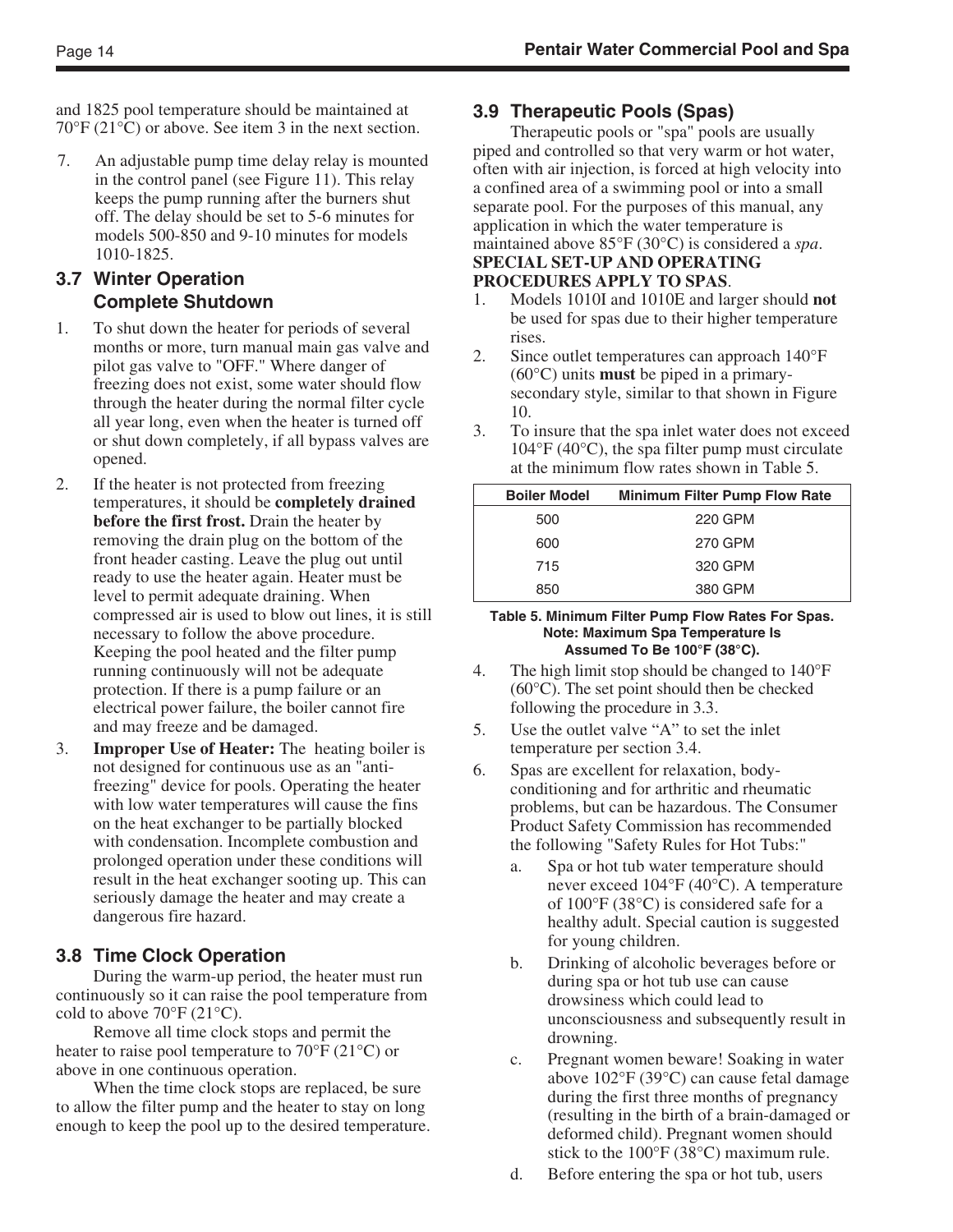

**Figure 14. Manual Gas Valves.**



**Figure 15. Pilot Safety Relay.**

should check the water temperature with an accurate thermometer; spa or hot tub thermostats may err in regulating water temperatures by as much as four degrees Fahrenheit (2.2°C).

- e. Persons with a medical history of heart disease, circulatory problems, diabetes or blood pressure problems should obtain their physician's advice before using spas or hot tubs.
- f. Persons taking medications which induce drowsiness, such as tranquilizers, antihistamines or anticoagulants, should not use spas or hot tubs.

# **SECTION 4. Maintenance**

- 1. Lubricate the pump seal every 6 months with ½ oz. of SAE 30 non-detergent oil. Slowly add to pump oil cup located on top of the bearing bracket.
- 2. At start-up and every six (6) months thereafter, the pilot and main burner flame should be observed for proper performance (see Figure 16). See attached lighting and shut-down instructions for proper pilot flame pattern. If flame has the appearance of "sooting" tips, check for debris near orifices and call the Pentair Water commercial Pool and Spa technical support (see page 2).
- 3. Inspect the venting system for obstruction, leakage and corrosion at least once each year.
- 4. Keep heater area clear and free from combustible material, gasoline and other flammable vapors and liquids (see Table 1 for minimum clearances).
- 5. Be certain all combustion air and ventilation openings in the room are unobstructed.
- 6. Check for fouling on the external surfaces of the heat exchanger every six months. (**NOTE:** after installation and first start-up, check the heat exchanger for fouling after the following periods of operation: 24 hours, 7 days, 30 days, 90 days and once every six months thereafter.)

Fouling on the external surfaces of the heat exchanger is caused by incomplete combustion and is a sign of combustion air and/or venting problems. As soon as any fouling is observed, the cause of the fouling should be corrected (see Section 5, Troubleshooting Guide). The heat exchanger can be checked with a flashlight by locating a mirror under the burners. An alternate method is to remove the venting and top panels as necessary to inspect the heat exchanger from above. Also check the vent system for defects at this time. (If cleaning is required, shut off all electrical and gas supply to the heater.)

7. To expose the heat exchanger: **Indoor Models:** Remove the flue pipe, top of unit, rear upper jacket, flue collector rear panel and heat exchanger baffles.

**Outdoor Models:** Remove vent top assembly, rear upper jacket, flue collector rear panel and heat exchanger baffles.

8. To remove all burners:

It is usually more convenient to remove the burner tray assembly. Disconnect sensor wire, ignition cable (or thermocouple generator) and pilot gas line. Disconnect manifold inlet union(s). Remove the four (4) retaining screws. Grasp the manifold pipe and slide out the burner tray.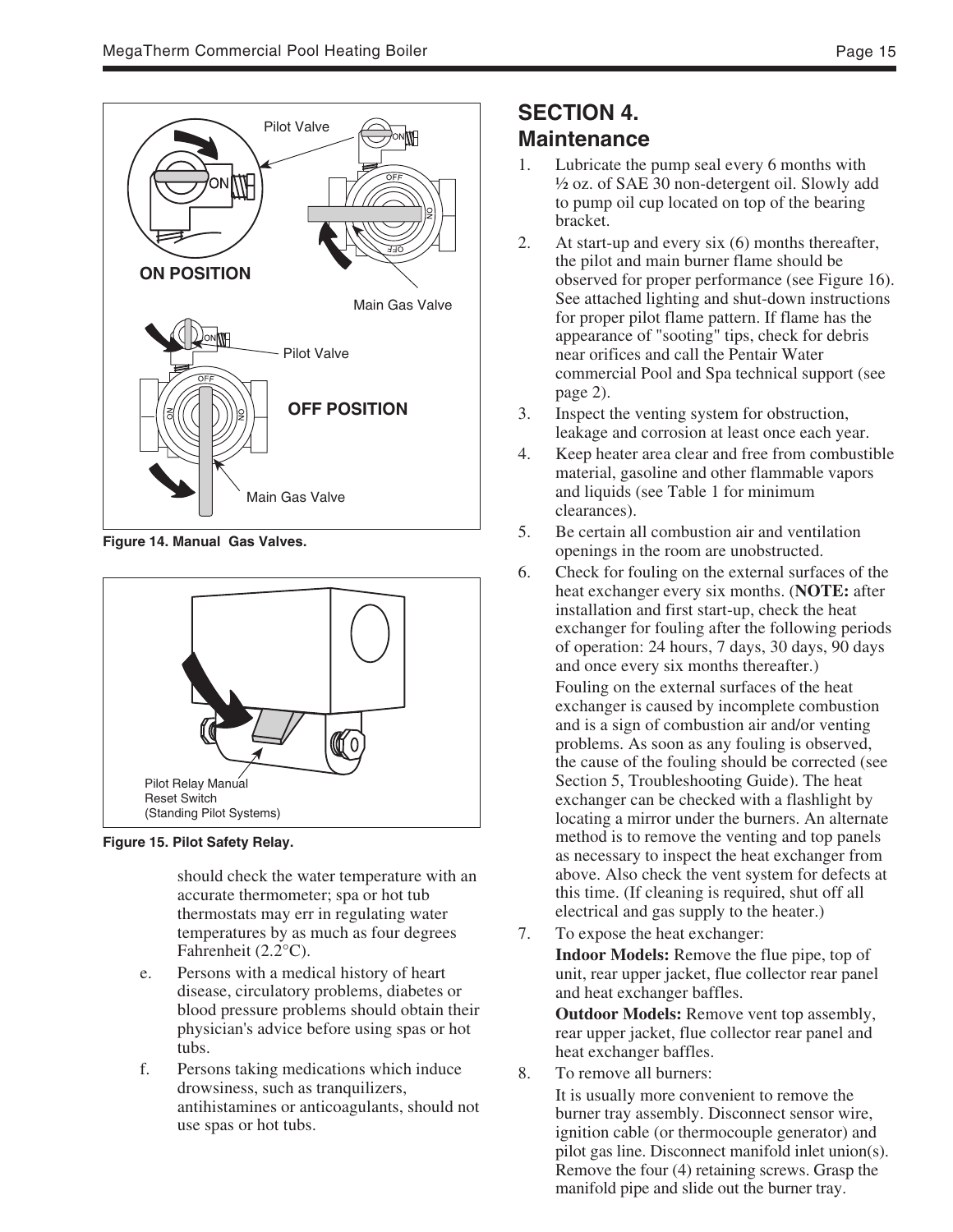# ACaution

Black carbon or green soot on a dirty heat exchanger can, under certain conditions, be ignited by a random spark or open flame. To prevent this unlikely occurrence, dampen the soot deposits with wet brush or fine water spray before servicing or cleaning the heat exchanger.

- 9. Clean heat exchanger using a wire brush to remove soot and loose scale from the unit. Clean fallen debris from bottom of heater. Make sure burner ports are clear and pilot assembly is free of debris.
- 10. Reassemble in reverse order and be sure the heat exchanger baffles are replaced.
- 11. The gas and electric controls installed on the heater are engineered for both dependable operation and long life, but the proper functioning of these components is necessary for safe operation of the heater. It is strongly recommended that the basic items be checked by a competent serviceman every year and replaced when necessary. The basic controls are:
	- a. Water temperature controls.
	- b. Pilot safety system.
	- c. Automatic electric gas valve(s)
	- d. Flow switch.
- 12. Low water cutoffs should be inspected every six (6) months, when provided.

**NOTE:** The warranty does not cover any damage caused by lack of required maintenance or improper operating practices.

13. Pool Water Chemistry

The mineral content of the pool water increases every day. This is due to the natural evaporation which removes only distilled water and leaves the minerals behind. The regular addition of algicidal and sanitizing chemicals also adds greatly to the mineral content of the pool. If the concentration of minerals in the pool is permitted to become too high, the minerals will precipitate out of the water and deposit onto the walls of the pool, in the filter and in the tubes of the heat exchanger.

For this reason it is very advantageous to drain the pool regularly (at least every two years). This precautionary measure will save the cost of expensive repairs to the finish, filter system and heater.

Another important safety precaution - always keep the pH of the pool water between 7.3 and



**Figure 16. Main Burner Flame Pattern.**

7.7. This will add years to the life of the pool finish, filter system and heater.

Most algicidal and sanitizing chemicals contain sodium hypochlorite, while others contain calcium hypochlorite. Sodium is not a scaling chemical but calcium is. When using calcium hypochlorite it is especially important to frequently check the pH of the pool and to change the pool water when the dissolved solids indicate an excessive mineral content.

# **SECTION 5. Troubleshooting**

For proper service and problem diagnosis of the heater and heater system, the following tools are required:

- a. Gas pressure test kit with range from zero to 14 W.C. Either a slack tube manometer or an accurate gas pressure gauge is acceptable with proper adapters to connect to the available fittings in the line and on the gas valve.
- b. Multi-meter with the following ranges:

0 to 500 volts A.C.

0 to 1000 ohms continuity.

0 to 50 millivolts.

- c. Tube cleaning kit consisting of reamer, stainless steel brush, speed handle and handle extensions.
- d. A pool thermometer with a proper range.
- e. A pressure gauge with proper range.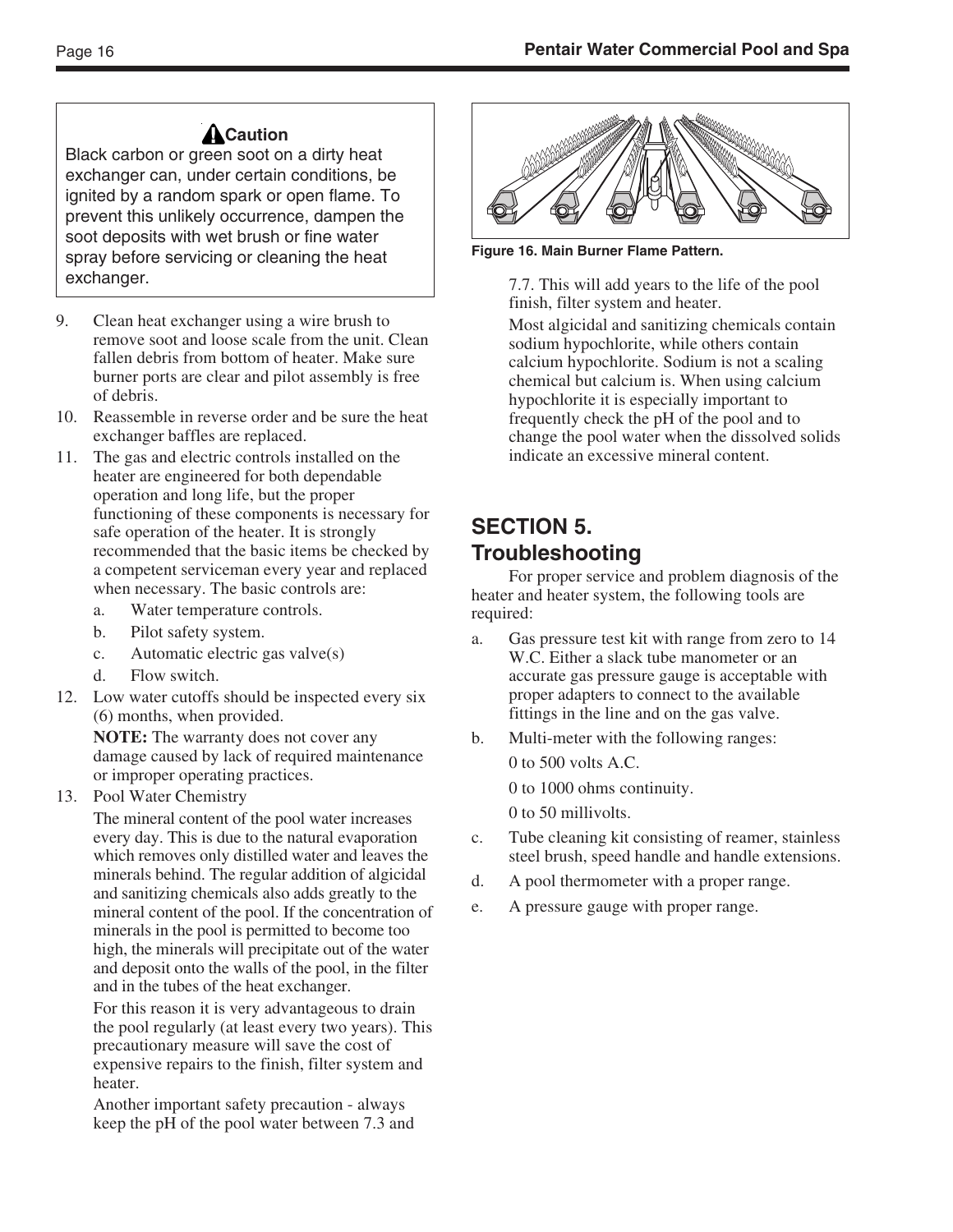# **SECTION 6. PARTS**

### **1. Symptom: heater is pounding, knocking or emitting steam from relief valve**

|      | <b>Possible Cause</b>                                                    |    | <b>What to Do</b>                                                                                                                                                                                                                                                                                                                                                    |
|------|--------------------------------------------------------------------------|----|----------------------------------------------------------------------------------------------------------------------------------------------------------------------------------------------------------------------------------------------------------------------------------------------------------------------------------------------------------------------|
| А.   | Low or no water flow<br>(most likely).                                   | А. | Is the heater wired into the filter pump circuit so that the heater cannot fire<br>unless the pump is running?                                                                                                                                                                                                                                                       |
|      |                                                                          |    | Check to see that all valves in system are open to be sure that water can<br>circulate through the heater.                                                                                                                                                                                                                                                           |
|      |                                                                          |    | Check pool filter, clean if clogged.                                                                                                                                                                                                                                                                                                                                 |
|      |                                                                          |    | Examine heater pump for clogged or frozen impeller.                                                                                                                                                                                                                                                                                                                  |
|      |                                                                          |    | Check flow switch for proper operation and range setting.                                                                                                                                                                                                                                                                                                            |
|      | B. Debris from system piping<br>is blocking tubes.                       |    | B. Remove header covers. Examine all tubes and waterways. Clean out tubes.<br>Use new gaskets when reassembling.                                                                                                                                                                                                                                                     |
| C.   | Scale has formed in tubes<br>from high mineral content.                  |    | C. Clean tubes with tube cleaning kit. Determine hardness. Check water flow, and<br>clean pool filter.                                                                                                                                                                                                                                                               |
| 2.   | <b>Symptom: heater will not fire</b>                                     |    |                                                                                                                                                                                                                                                                                                                                                                      |
| Α.   | Heater not getting power.                                                | А. | Check to see that power switch is "ON." Use testing device to trace power to<br>heater power source. Check fuse and secondary voltage in heater control.                                                                                                                                                                                                             |
| В.   | Operating or safety control has<br>opened circuit to electric gas valve. | В. | Turn off power. Check continuity across terminals of each operating and safety<br>control switch up to the electric gas valve. Replace defective control.                                                                                                                                                                                                            |
| C.   | Pilot flame is out.                                                      | C. | Relight pilot per instruction.                                                                                                                                                                                                                                                                                                                                       |
| D.   | Manual reset device has tripped.                                         | D. | Reset pilot safety and all manual reset safety switches. Follow instructions for<br>start-up.                                                                                                                                                                                                                                                                        |
| Е.   | No gas pressure to burners.                                              | Е. | Trace gas line to service shutoff cock. If service cock is open, trace gas line to<br>meter. If no pressure is present at meter, call for public utility service. If gas is<br>present in heater inlet, check pressures in following sequence: (1) downstream<br>from pressure regulator; (2) downstream from electric gas valve. Replace or<br>adjust as necessary. |
| F.   | Electric gas valve operator is<br>burned out or shorted.                 | F. | Disconnect wiring harness at gas valve terminals. Check continuity of actuator<br>coil. If open circuit or short is indicated, replace coil or operator.                                                                                                                                                                                                             |
| G.   | Pump does not run.                                                       |    | G. Operate in manual. Check power to pump from relay, Check that pump/motor is<br>free to rotate. Replace relay or motor as necessary.                                                                                                                                                                                                                               |
| H. . | Pump runs, but flow switch<br>not closing.                               |    | H. Check continuity across flow switch. Inspect paddle for proper movement.<br>Adjust flow range setting.                                                                                                                                                                                                                                                            |
| I.   | Field interlock open.                                                    | I. | Jumper terminals and isolate problem in other equipment.                                                                                                                                                                                                                                                                                                             |
| 3.   |                                                                          |    | Symptom: pressure relief valve leaking intermittently or steadily                                                                                                                                                                                                                                                                                                    |
| А.   | Faulty relief valve.                                                     |    | A. Replace with a new relief valve with proper setting (see rating plate).                                                                                                                                                                                                                                                                                           |
| 4.   |                                                                          |    | Symptom: soot in flueways or in tubes, or noxious fumes from bad combustion                                                                                                                                                                                                                                                                                          |
| А.   | Combustion air supply to heater<br>room is inadequate.                   |    | A. Check air supply opening. Look for debris in screen or louvre which covers<br>combustion air opening, or for objects blocking the opening.                                                                                                                                                                                                                        |
| В.   | Stack or vent is blocked or restrictive. B.                              |    | Look for blocked stack and excessive number of elbows in stack or excessive<br>length of horizontal runs.                                                                                                                                                                                                                                                            |
| C.   | Severe downdraft is causing<br>spillage of flue products into room.      |    | C. Check for (1) proper vent cap on stack; (2) adequate height of stack above<br>roof; (3) equipment exhausting air from inside of building; and (4) proper<br>installation of draft diverter.                                                                                                                                                                       |
| D.   | Gas pressure to burners is excessive. D.                                 |    | Check gas pressure with manometer, and adjust with heater firing at full rate.                                                                                                                                                                                                                                                                                       |
| Е.   | Heater not fitted for the fuel supplied.                                 | Ε. | See nameplate for correct fuel.                                                                                                                                                                                                                                                                                                                                      |
| F.   | Heater installed at high altitude<br>without proper derating.            | F. | Installations at altitudes in excess of 2000 ft. above sea level are subject to<br>jurisdiction of the local inspection authorities. Check orifice size, contact your<br>dealer or factory for proper size.                                                                                                                                                          |

### **5. Symptom: water dripping in firebox**

- A. Tube in heat exchanger has A. Tube failure is almost always caused by scale formation in the tube, or overheated and ruptured. inadequate water flow through the heater.
- B. Heater is condensing from low B. Check bypass valve adjustment. inlet temperature.
-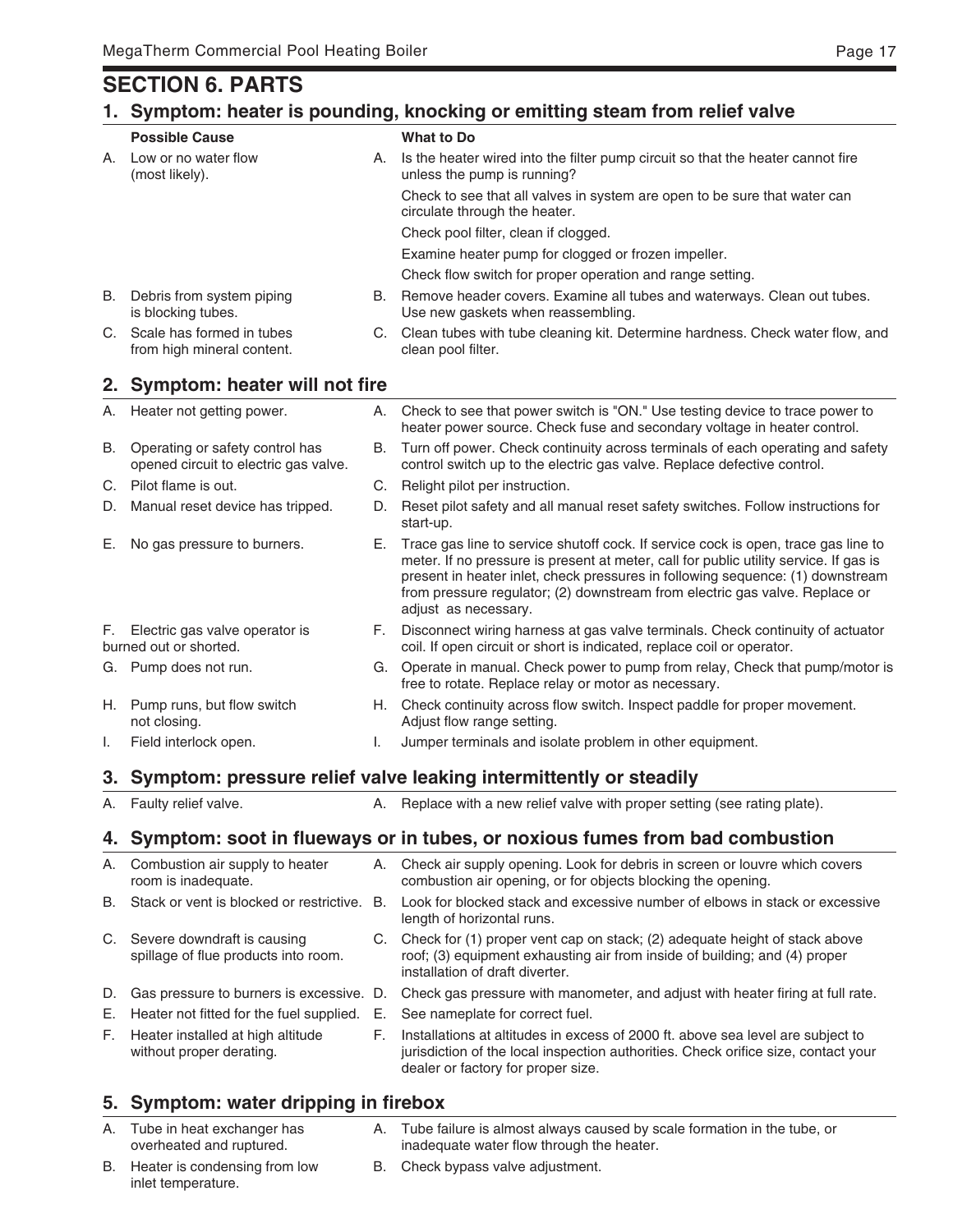| <b>SECTION</b>       |                                                                |                        | 6.                              |                                  |                                     | <b>Parts</b>                                    |                                 |                          |                                 |                    |                                |                                |                                |                               |                                      |                                      |                           |                     |                  |                             |                  |                            | <b>Description and Order Numbers</b> |          |                    |                      |                        |                          |                  |                      |                    |                            |                     |                                 |                                |                    |                      |
|----------------------|----------------------------------------------------------------|------------------------|---------------------------------|----------------------------------|-------------------------------------|-------------------------------------------------|---------------------------------|--------------------------|---------------------------------|--------------------|--------------------------------|--------------------------------|--------------------------------|-------------------------------|--------------------------------------|--------------------------------------|---------------------------|---------------------|------------------|-----------------------------|------------------|----------------------------|--------------------------------------|----------|--------------------|----------------------|------------------------|--------------------------|------------------|----------------------|--------------------|----------------------------|---------------------|---------------------------------|--------------------------------|--------------------|----------------------|
| 1825<br>Size         | 10535709                                                       | 0540800                | 10533700                        | 10533800                         | 10535509                            | 10662109                                        | 10661509                        | $\hat{t}$                |                                 |                    | 10547903                       | 10548001                       | 10548104                       | 0548203                       | 10548301                             | 10548404                             | 10533600                  |                     | 10540701         |                             | 10540702         |                            | 10532909                             |          | 10540409           | 10531600             |                        | 0534000                  | 10540509         |                      | 10531509           | 10551000                   | $\widehat{\omega}$  | 10540909                        | 10541009                       | 10554609           |                      |
| 1670<br>Size         | 10535708                                                       | 10540800               | 10533700                        | 10533800                         | 10535508                            | 10662108                                        | 10661508                        | E)                       |                                 |                    | 10547904                       |                                | 10548103                       | 10548204                      |                                      | 10548403                             | 10533600                  | $\widehat{\omega}$  | 10540701         |                             | 10540702         |                            | 10532908                             |          | 10540408           | 10531600             |                        | 10534000                 | 10540508         |                      | 10531508           | 10551000                   | ତ୍ର                 | 10540908                        | 10541008                       | 10554608           |                      |
| 1430<br>Size         | 10535707                                                       | 10540800               | 10533700                        | 10533800                         | 10535507                            | 10534407                                        | 10534207                        | $\widehat{\mathcal{A}}$  |                                 |                    | 10547901                       |                                | 10548102                       | 10548201                      |                                      | 10548402                             | 10533600                  |                     | 10540701         |                             | 10540702         |                            | 10532907                             |          | 10540407           |                      | 10531600               | 10534000                 | 10540507         |                      | 10531507           | 10551000                   | ତ୍ର                 | 10540907                        | 10541007                       | 10554607           |                      |
| 1200<br>Size         | 0535706                                                        | 0540800                | 0533700                         | 10533800                         | 0535506                             | 0534406                                         | 10534206                        | $\widehat{t}$            |                                 |                    | 10547903                       |                                | 10548101                       | 10548203                      |                                      | 10548401                             | 10533600                  | $\widehat{\infty}$  | 10540701         |                             | 10540702         |                            | 10532906                             |          | 10540406           | 10531600             |                        | 10534000                 | 10540506         |                      | 10531506           | 10551000                   | $\widehat{\varrho}$ | 10540906                        | 10541006                       | 10554606           |                      |
| 1010<br>Size         | 0535705                                                        | 0540800                | 0533700                         | 10533800                         | 10535505                            | 0534405                                         | 0534205                         | $\widehat{\mathcal{A}}$  |                                 |                    |                                | 10548003                       |                                |                               | 10548303                             |                                      | 10533600                  |                     | 10540701         |                             | 10540702         |                            | 10532905                             |          | 10540405           | 10531600             |                        | 0534000                  | 10540505         |                      | 10531505           | 10551000                   | ହି                  | 10540905                        | 0541005                        | 10554605           |                      |
| Size<br>850          | 0535704                                                        | 10540800               | 10533700                        | 10533800                         | 10535504                            | 10534404                                        | 10534204                        | E)                       |                                 |                    |                                | 10548002                       |                                |                               | 10548302                             |                                      | 10533600                  | $\widehat{\varrho}$ | 10540701         |                             | 10540702         |                            | 10532904                             |          | 10540404           | 10531600             |                        | 10534000                 | 10540504         |                      | 10531504           | 10551000                   | ତ୍ର                 | 10540904                        | 10541004                       | 10554604           |                      |
| Size<br>715          | 10535703                                                       |                        | 10533700                        | 10533800                         | 10535503                            | 0534403                                         | 0534203                         | $\widehat{\omega}$       |                                 |                    | 10547902                       |                                |                                | 10548202                      |                                      |                                      | 10533600                  |                     | 10540701         |                             | 10540702         |                            | 10532903                             |          | 10540403           |                      | 10531600               | 10534000                 | 10540503         |                      | 10531503           | 10551000                   | $\widehat{\varrho}$ | 10540903                        | 0541003                        | 10554603           |                      |
| Size<br>600          | 10535702                                                       |                        | 10533700                        | 10533800                         | 10535502                            | 10534402                                        | 10534202                        | $\widehat{\infty}$       |                                 |                    | 10547901                       |                                |                                | 10548201                      |                                      |                                      | 10533600                  | $\widehat{2}$       | 10540701         |                             | 10540702         |                            | 10532902                             |          | 10540402           |                      | 10531600               | 10534000                 | 10540502         |                      | 10531502           | 10551000                   | $\widehat{2}$       | 10540902                        | 10541002                       | 10554602           |                      |
| Size<br>500          | 10535701                                                       |                        | 10533700                        | 10533800                         | 10535501                            |                                                 | 10534201                        | $\widehat{\mathfrak{D}}$ | 10560100                        | $\widehat{\infty}$ |                                |                                |                                |                               |                                      |                                      | 10533600                  |                     | 10540701         |                             | 10540702         |                            | 10532901                             |          | 10540401           |                      | 10531600               | 10534000                 | 10540501         |                      | 10531501           | 10551000                   | $\widehat{\omega}$  | 10540901                        | 10541001                       | 10554601           |                      |
| <b>Description</b>   | Jacket and Combustion Chamber Components<br>Top Panel Assembly | Spacer, Flue Collector | End Panel, Flue Collector, Left | End Panel, Flue Collector, Right | Rear Panel, Flue Collector {Indoor} | Front Support, Flue Collector {Indoor} 10534401 | Tile Cover, Front/Rear {Indoor} |                          | <b>Tile Heat Shield/Spacer,</b> | Front and Rear     | Tile Heat Shield/Spacer, Front | Tile Heat Shield/Spacer, Front | Tile Heat Shield/Spacer, Front | Tile Heat Shield/Spacer, Rear | <b>Tile Heat Shield/Spacer, Rear</b> | <b>Tile Heat Shield/Spacer, Rear</b> | Saddle Assembly, End Tile |                     | Lower End Panel/ | Heat Shield Weldment, Right | Lower End Panel/ | Heat Shield Weldment, Left | Lower Rear Panel                     | Weldment | Middle Rear Panel/ | Heat Shield Weldment | End Panel, Upper Right | End Panel, Upper Left    | Upper Rear Panel | Heat Shield Weldment | Front Panel, Upper | Bracket, Support, End Tile |                     | Drafthood, Relief Baffle, Right | Drafthood, Relief Baffle, Left | Lower Front Panel/ | Heat Shield Weldment |
| Key<br>$\frac{1}{2}$ |                                                                | $\sim$                 | ო                               | 4                                | S                                   | $\circ$ $\sim$                                  |                                 |                          | ∞                               |                    | Φ                              | $\overline{C}$                 | $\overline{1}$                 | $\frac{1}{2}$                 | $\frac{1}{2}$                        | $\overline{4}$                       | $\overline{1}$            |                     | $\frac{6}{1}$    |                             | $\overline{1}$   |                            | $\frac{\infty}{\infty}$              |          | စ္                 |                      | S                      | $\overline{\mathcal{S}}$ | 22               |                      | 23                 | $\overline{2}$             |                     | 25                              | 26                             | 27                 |                      |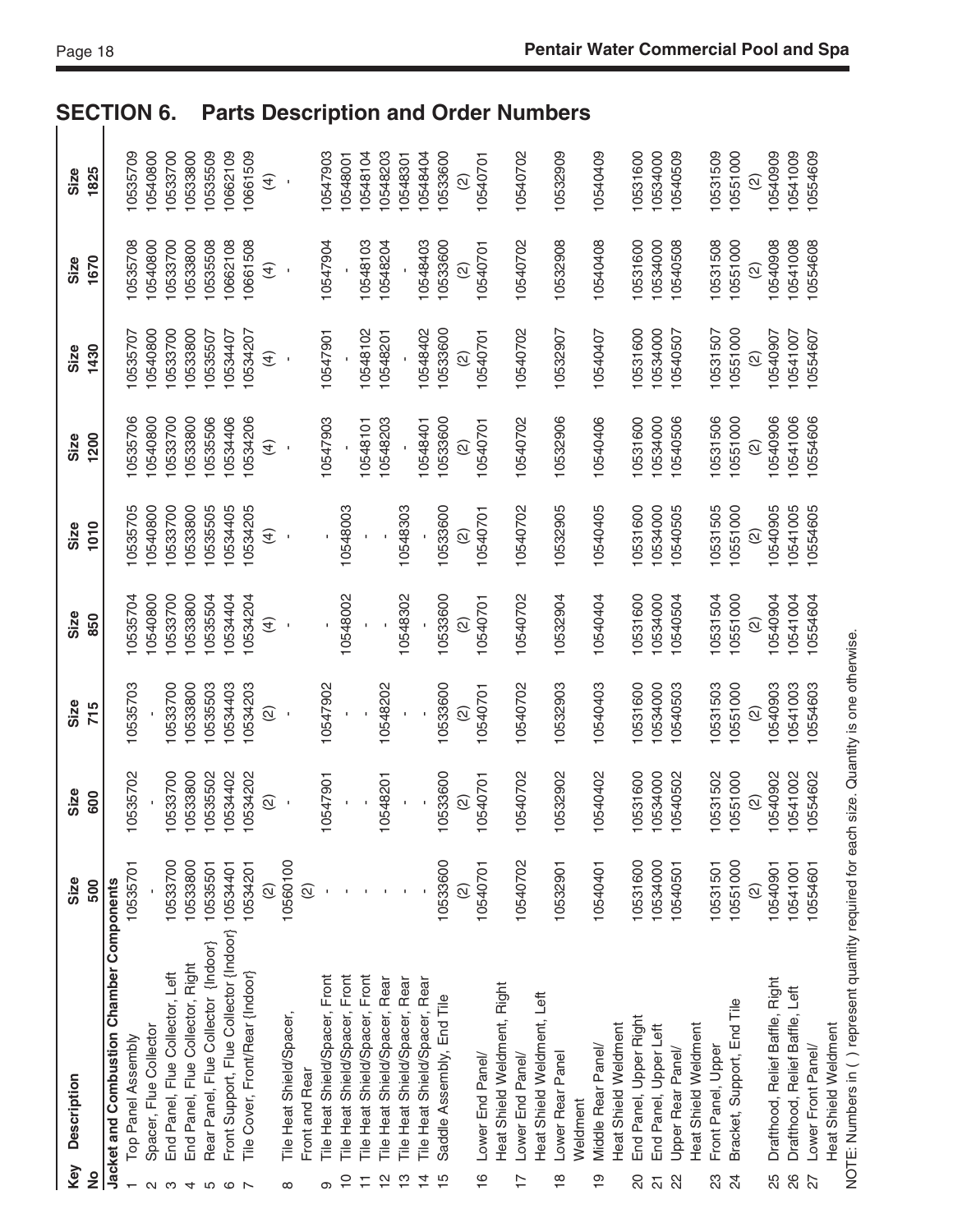

**Figure 17. Parts Identification.**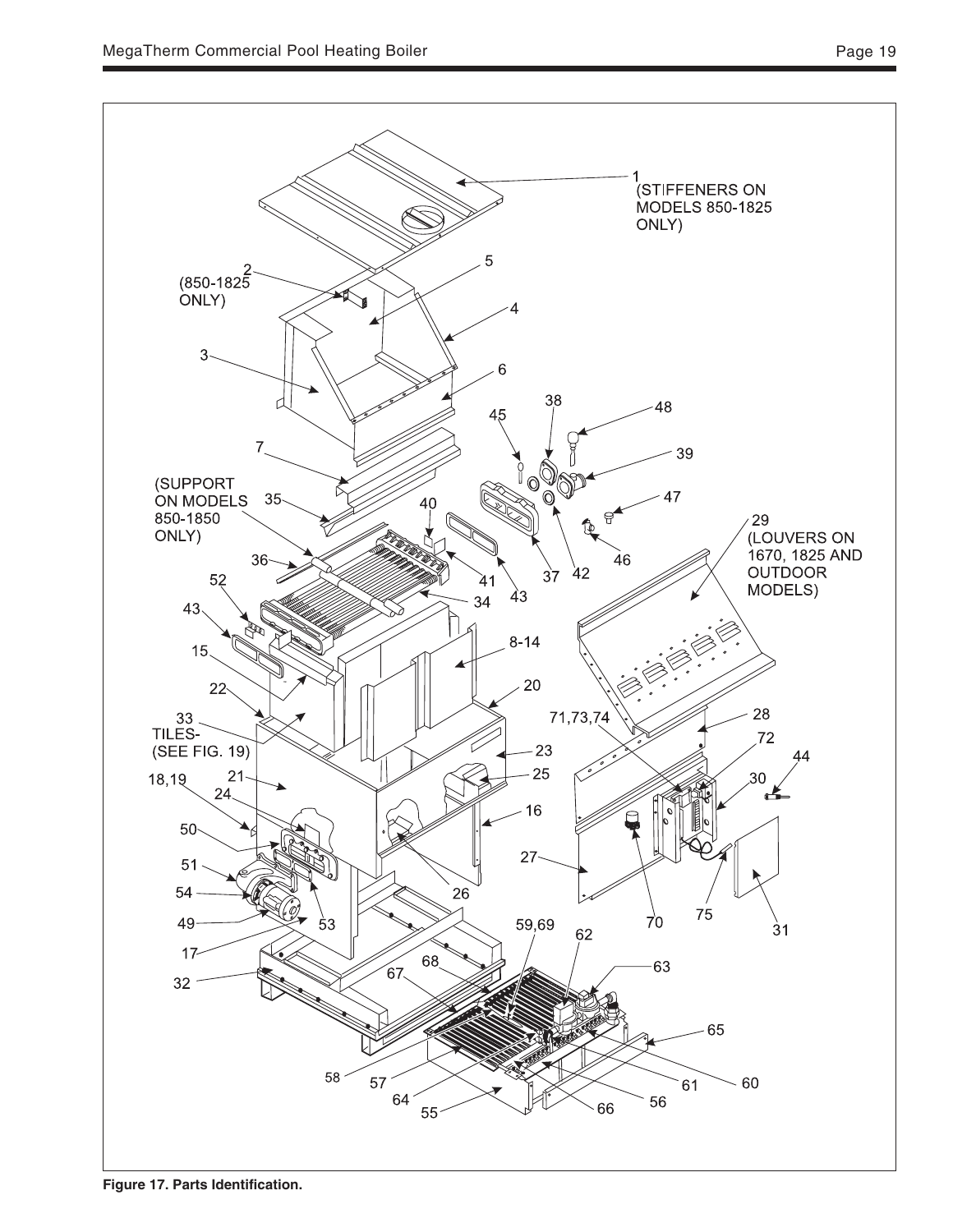| Size<br>600                                                | Size<br>715 | Size<br>850                                                                                                                                                                                                                                                             | 1010<br>Size                                                                                                                                                                                                                                                                           | 1200<br>Size                                                                                                                                            | 1430<br>Size                                                                                                                 | 1670<br>Size                                                                                                            | 1825<br>Size                                                                                    |
|------------------------------------------------------------|-------------|-------------------------------------------------------------------------------------------------------------------------------------------------------------------------------------------------------------------------------------------------------------------------|----------------------------------------------------------------------------------------------------------------------------------------------------------------------------------------------------------------------------------------------------------------------------------------|---------------------------------------------------------------------------------------------------------------------------------------------------------|------------------------------------------------------------------------------------------------------------------------------|-------------------------------------------------------------------------------------------------------------------------|-------------------------------------------------------------------------------------------------|
| 10533902<br>10554402                                       |             |                                                                                                                                                                                                                                                                         | 0533905<br>10554405                                                                                                                                                                                                                                                                    | 10554406<br>0533906                                                                                                                                     | 10533907<br>10554407                                                                                                         | 10662208<br>10662008                                                                                                    | 10662209<br>10662009                                                                            |
| 10545800                                                   |             |                                                                                                                                                                                                                                                                         | 0545800                                                                                                                                                                                                                                                                                | 0545800                                                                                                                                                 | 10545800                                                                                                                     | 10545800                                                                                                                | 10545800                                                                                        |
| 10547200                                                   |             |                                                                                                                                                                                                                                                                         |                                                                                                                                                                                                                                                                                        |                                                                                                                                                         |                                                                                                                              |                                                                                                                         | 10547200                                                                                        |
| 10536902                                                   |             |                                                                                                                                                                                                                                                                         |                                                                                                                                                                                                                                                                                        |                                                                                                                                                         |                                                                                                                              |                                                                                                                         | 10536909                                                                                        |
|                                                            |             |                                                                                                                                                                                                                                                                         |                                                                                                                                                                                                                                                                                        |                                                                                                                                                         |                                                                                                                              |                                                                                                                         |                                                                                                 |
|                                                            |             |                                                                                                                                                                                                                                                                         |                                                                                                                                                                                                                                                                                        |                                                                                                                                                         |                                                                                                                              |                                                                                                                         |                                                                                                 |
| 10539000                                                   |             |                                                                                                                                                                                                                                                                         |                                                                                                                                                                                                                                                                                        |                                                                                                                                                         |                                                                                                                              |                                                                                                                         | 10539000<br>$\widehat{\infty}$                                                                  |
|                                                            |             |                                                                                                                                                                                                                                                                         |                                                                                                                                                                                                                                                                                        |                                                                                                                                                         |                                                                                                                              |                                                                                                                         |                                                                                                 |
| 10534702                                                   |             |                                                                                                                                                                                                                                                                         |                                                                                                                                                                                                                                                                                        |                                                                                                                                                         |                                                                                                                              |                                                                                                                         |                                                                                                 |
|                                                            |             |                                                                                                                                                                                                                                                                         |                                                                                                                                                                                                                                                                                        |                                                                                                                                                         |                                                                                                                              |                                                                                                                         |                                                                                                 |
| 10542902                                                   |             |                                                                                                                                                                                                                                                                         |                                                                                                                                                                                                                                                                                        | 10542906                                                                                                                                                | 10542907                                                                                                                     |                                                                                                                         |                                                                                                 |
|                                                            |             |                                                                                                                                                                                                                                                                         |                                                                                                                                                                                                                                                                                        |                                                                                                                                                         |                                                                                                                              |                                                                                                                         |                                                                                                 |
|                                                            |             |                                                                                                                                                                                                                                                                         |                                                                                                                                                                                                                                                                                        |                                                                                                                                                         |                                                                                                                              |                                                                                                                         |                                                                                                 |
| 10553702                                                   |             |                                                                                                                                                                                                                                                                         |                                                                                                                                                                                                                                                                                        | 10553706                                                                                                                                                | 10553707                                                                                                                     |                                                                                                                         |                                                                                                 |
|                                                            |             |                                                                                                                                                                                                                                                                         |                                                                                                                                                                                                                                                                                        |                                                                                                                                                         |                                                                                                                              |                                                                                                                         |                                                                                                 |
|                                                            |             |                                                                                                                                                                                                                                                                         |                                                                                                                                                                                                                                                                                        |                                                                                                                                                         |                                                                                                                              | 10665908                                                                                                                | 10665909                                                                                        |
|                                                            |             |                                                                                                                                                                                                                                                                         |                                                                                                                                                                                                                                                                                        |                                                                                                                                                         |                                                                                                                              |                                                                                                                         |                                                                                                 |
|                                                            |             |                                                                                                                                                                                                                                                                         |                                                                                                                                                                                                                                                                                        |                                                                                                                                                         |                                                                                                                              | 20001108                                                                                                                | 20001109                                                                                        |
|                                                            |             |                                                                                                                                                                                                                                                                         |                                                                                                                                                                                                                                                                                        |                                                                                                                                                         |                                                                                                                              |                                                                                                                         |                                                                                                 |
|                                                            |             |                                                                                                                                                                                                                                                                         |                                                                                                                                                                                                                                                                                        |                                                                                                                                                         |                                                                                                                              | 20001008                                                                                                                | 20001009                                                                                        |
|                                                            |             |                                                                                                                                                                                                                                                                         |                                                                                                                                                                                                                                                                                        |                                                                                                                                                         |                                                                                                                              |                                                                                                                         |                                                                                                 |
|                                                            |             |                                                                                                                                                                                                                                                                         |                                                                                                                                                                                                                                                                                        |                                                                                                                                                         |                                                                                                                              |                                                                                                                         | 10670409                                                                                        |
|                                                            |             |                                                                                                                                                                                                                                                                         |                                                                                                                                                                                                                                                                                        |                                                                                                                                                         |                                                                                                                              |                                                                                                                         |                                                                                                 |
| 10534302                                                   |             |                                                                                                                                                                                                                                                                         |                                                                                                                                                                                                                                                                                        |                                                                                                                                                         |                                                                                                                              |                                                                                                                         | 20020109                                                                                        |
|                                                            |             |                                                                                                                                                                                                                                                                         |                                                                                                                                                                                                                                                                                        |                                                                                                                                                         |                                                                                                                              |                                                                                                                         | $\widehat{4}$                                                                                   |
| 10534602                                                   |             |                                                                                                                                                                                                                                                                         |                                                                                                                                                                                                                                                                                        |                                                                                                                                                         |                                                                                                                              |                                                                                                                         |                                                                                                 |
| (14)                                                       |             |                                                                                                                                                                                                                                                                         |                                                                                                                                                                                                                                                                                        |                                                                                                                                                         | (28)                                                                                                                         |                                                                                                                         |                                                                                                 |
|                                                            |             |                                                                                                                                                                                                                                                                         |                                                                                                                                                                                                                                                                                        |                                                                                                                                                         |                                                                                                                              | 10667708                                                                                                                | 10667709                                                                                        |
|                                                            |             |                                                                                                                                                                                                                                                                         |                                                                                                                                                                                                                                                                                        |                                                                                                                                                         |                                                                                                                              | (28)                                                                                                                    | (14)                                                                                            |
|                                                            |             |                                                                                                                                                                                                                                                                         |                                                                                                                                                                                                                                                                                        |                                                                                                                                                         |                                                                                                                              |                                                                                                                         | 10667702<br>(14)                                                                                |
|                                                            |             |                                                                                                                                                                                                                                                                         |                                                                                                                                                                                                                                                                                        |                                                                                                                                                         |                                                                                                                              |                                                                                                                         |                                                                                                 |
|                                                            |             |                                                                                                                                                                                                                                                                         |                                                                                                                                                                                                                                                                                        |                                                                                                                                                         |                                                                                                                              |                                                                                                                         |                                                                                                 |
| 10553602<br>$\widehat{2}$<br>$\textcircled{\scriptsize 2}$ |             | Tile Assemblies {Refer to Figure 20 for configurations and Part Numbers}<br>10533903<br>10545800<br>10547200<br>10536903<br>10534303<br>10554403<br>10539000<br>10534703<br>10534603<br>10542903<br>10553603<br>10553703<br>(14)<br>$\widehat{2}$<br>$\widehat{\omega}$ | 10539000<br>10534304<br>10533904<br>10545800<br>10547200<br>10536904<br>10534704<br>10534604<br>10554404<br>10542904<br>10553704<br>10553604<br>(14)<br>$\bigoplus$<br>$\widehat{\omega}$<br>NOTE: Numbers in () represent quantity required for each size. Quantity is one otherwise. | 10539000<br>10534305<br>10547200<br>10536905<br>10534705<br>10542905<br>10553605<br>10534605<br>10553705<br>(14)<br>$\widehat{f}$<br>$\widehat{\omega}$ | 10534306<br>10539000<br>10534706<br>10553606<br>10534606<br>0547200<br>10536906<br>(28)<br>$\bigoplus$<br>$\widehat{\omega}$ | 10547200<br>10539000<br>10534307<br>10536907<br>10534707<br>10534607<br>10553607<br>$\widehat{4}$<br>$\widehat{\omega}$ | 10539000<br>10670408<br>20020108<br>10547200<br>10536908<br>$\widehat{4}$<br>$\widehat{\omega}$ |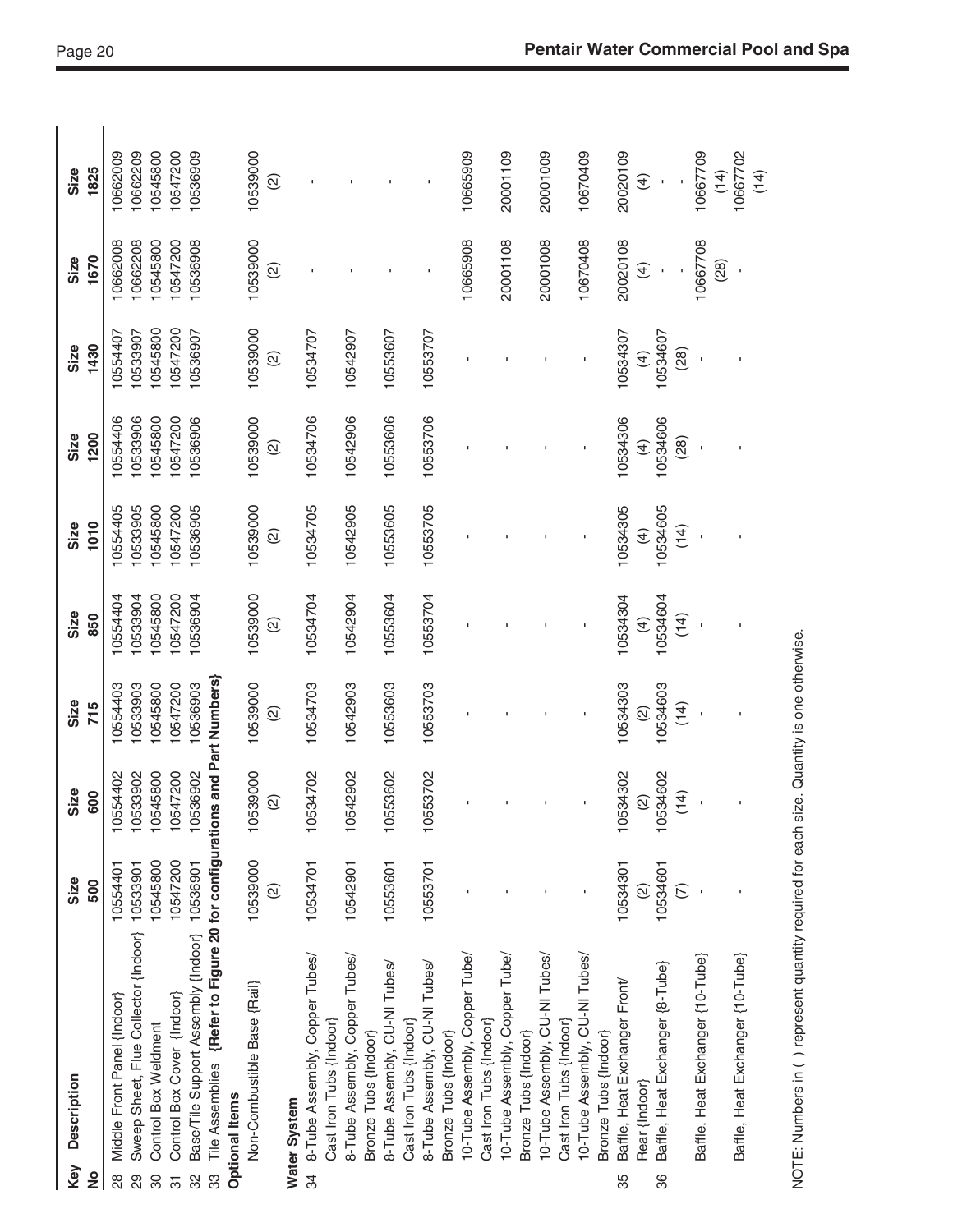| Key            | <b>Description</b>                                                                        | Size                           | Size                      | Size                                | Size                           | Size                           | Size                               | Size                          | Size                           | Size                           |
|----------------|-------------------------------------------------------------------------------------------|--------------------------------|---------------------------|-------------------------------------|--------------------------------|--------------------------------|------------------------------------|-------------------------------|--------------------------------|--------------------------------|
| ş              |                                                                                           | 500                            | 600                       | 715                                 | 850                            | 1010                           | 1200                               | 1430                          | 1670                           | 1825                           |
| 37             | S0094300 Glassed Cast Iron]<br>Inlet/Outlet Header, Machined                              | 10364500                       | 10364500                  | 10364500                            | 10364500                       | 10364500                       | 10364500                           | 10364500                      | 10364500                       | 10364500                       |
|                | nlet/Outlet Header, Machined<br>S0064000 Bronze]                                          | 10364501                       | 10364501                  | 10364501                            | 10364501                       | 10364501                       | 10364501                           | 10364501                      | 10364501                       | 10364501                       |
| 88             | Flange, 2-1/2" NPT Machined<br>S0063600 Cast Iron]                                        | 10391303                       | 10391303                  | 10391303                            | 10391303                       | 10391303                       | 10391303                           | 10391303                      | 10391303                       | 10391303                       |
|                | Flange, 2-1/2" NPT Machined<br>S0064400 Bronze]                                           | 10391304                       | 10391304                  | 10391304                            | 10391304                       | 10391304                       | 10391304                           | 10391304                      | 10391304                       | 10391304                       |
| 89             | Tee, Machined Flange<br>Glassed Cast Iron]                                                | 20130002                       | 30002<br>$\overline{201}$ | 20130002                            | 20130002                       | 20130002                       | 20130002                           | 20130002                      | 20130002                       | 20130002                       |
|                | Tee, Machined Flange [Bronze]                                                             | 20150303                       | 50303<br>$\overline{201}$ | 20150303                            | 20150303                       | 20150303                       | 20150303                           | 20150303                      | 20150303                       | 20150303                       |
| $\overline{a}$ | Baffle, Water Inlet                                                                       | 10338300                       | 10338300                  | 10338300                            | 10338300                       | 10338300                       | 10338300                           | 10338300                      | 10338300                       | 10338300                       |
| $\frac{4}{3}$  | Barrier, Water                                                                            | 20230101                       | 20230101                  | 20230101                            | 20230101                       | 20230101                       | 20230101                           | 20230101                      | 20230101                       | 20230101                       |
| $\overline{4}$ |                                                                                           | S0063700<br>$\widehat{\omega}$ | S0063700<br>$\widehat{2}$ | S0063700<br>$\widehat{\varnothing}$ | S0063700<br>$\widehat{\omega}$ | S0063700<br>$\widehat{a}$      | S0063700<br>$\widehat{\text{(2)}}$ | S0063700<br>$\widehat{\odot}$ | S0063700<br>$\circledcirc$     | S0063700<br>$\widehat{a}$      |
|                | Flange Gasket                                                                             | $\widehat{\infty}$             | $\widehat{\omega}$        | $\widehat{\omega}$                  | $\widehat{\omega}$             | $\widehat{\omega}$             | $\widehat{\omega}$                 | $\widehat{\omega}$            | $\widehat{\omega}$             | $\widehat{\omega}$             |
| $\frac{3}{4}$  | Header Gasket w/Barrier                                                                   | S0095100<br>$\widehat{\omega}$ | S0095100<br>$\widehat{2}$ | S0095100<br>$\widehat{a}$           | S0095100<br>$\widehat{\omega}$ | S0095100<br>$\widehat{\omega}$ | S0095100<br>$\widehat{\omega}$     | S0095100<br>$\widehat{a}$     | S0095100<br>$\widehat{\omega}$ | S0095100<br>$\widehat{\omega}$ |
| 4              | Well, Immersion                                                                           | E2074000                       | E2074000                  | E2074000                            | E2074000                       | E2074000                       | E2074000                           | E2074000                      | E2074000                       | E274000                        |
| $\frac{4}{5}$  | Well, High Limit                                                                          | E0025900                       | E0025900                  | E0025900                            | E0025900                       | E0025900                       | E0025900                           | E0025900                      | E0025900                       | E0025900                       |
| $\frac{6}{5}$  | Valve, Pressure Relief                                                                    | A0063300                       | A0063300                  | A0063300                            | A0063600                       | A0063600                       | A0063600                           | A0063600                      | A0063600                       | A0063600                       |
|                | 3/4 NPT 75 PSI                                                                            |                                |                           |                                     |                                |                                |                                    |                               |                                |                                |
| 47             | Temperature Gauge                                                                         | A2089500                       | A2089500                  | A2089500                            | A2089500                       | A2089500                       | A2089500                           | A2089500                      | A2089500                       | A2089500                       |
| $\frac{8}{4}$  | Flow Switch {Indoor}                                                                      | E0013100<br>Q                  | E0013100<br>$\widehat{2}$ | E0013100                            | E0013100                       | E0013100<br>$\widehat{\omega}$ | E0013100                           | E0013100                      | E0013100                       | E0013100                       |
|                | Flow Switch (Outdoor)                                                                     | E0013000                       | E0013000                  | E0013000                            | E0013000                       | E0013000                       | E0013000                           | E0013000                      | E0013000                       | E0013000                       |
| 9              | Pump, Motor, Impeller                                                                     | A2001800                       | A2001800                  | A2001800                            | A2001800                       | A2001800                       | A2001800                           | A2001800                      | A2001800                       | A2001900                       |
| 50             | Pump Adapter {Glassed Cast Iron}                                                          | 10364200                       | 10364200                  | 10364200                            | 10364200                       | 10364200                       | 10364200                           | 10364200                      | 10364200                       | 10364200                       |
|                | Pump Adapter {Cast Bronze}                                                                | 0364201                        | 10364201                  | 10364201                            | 10364201                       | 10364201                       | 10364201                           | 10364201                      | 10364201                       | 10364201                       |
| 5              | Pump Housing {Glassed Cast Iron}                                                          | 10261501                       | 10261501                  | 0261501                             | 10261501                       | 10261501                       | 10261501                           | 10261501                      | 10261501                       | 10261501                       |
|                | Pump Housing {Bronze}                                                                     | 0483301                        | 10483301                  | 0483301                             | 10483301                       | 10483301                       | 10483301                           | 10483301                      | 10483301                       | 10483301                       |
| S2             | Baffle, Diffuser                                                                          | 0338400                        | 10338400                  | 10338400                            | 10338400                       | 10338400                       | 10338400                           | 10338400                      | 10338400                       | 10338400                       |
| S3             | Pump Housing Gasket                                                                       | S0024600                       | S0024600                  | 50024600                            | S0024600                       | 50024600                       | S0024600                           | 50024600                      | S0024600                       | S0024600                       |
| 54             | Pump Motor Gasket,                                                                        | A0021400                       | A0021400                  | A0021400                            | A0021400                       | A0021400                       | A0021400                           | A0021400                      | A0021400                       | A0021400                       |
|                | NOTE: Numbers in () represent quantity required for each size. Quantity is one otherwise. |                                |                           |                                     |                                |                                |                                    |                               |                                |                                |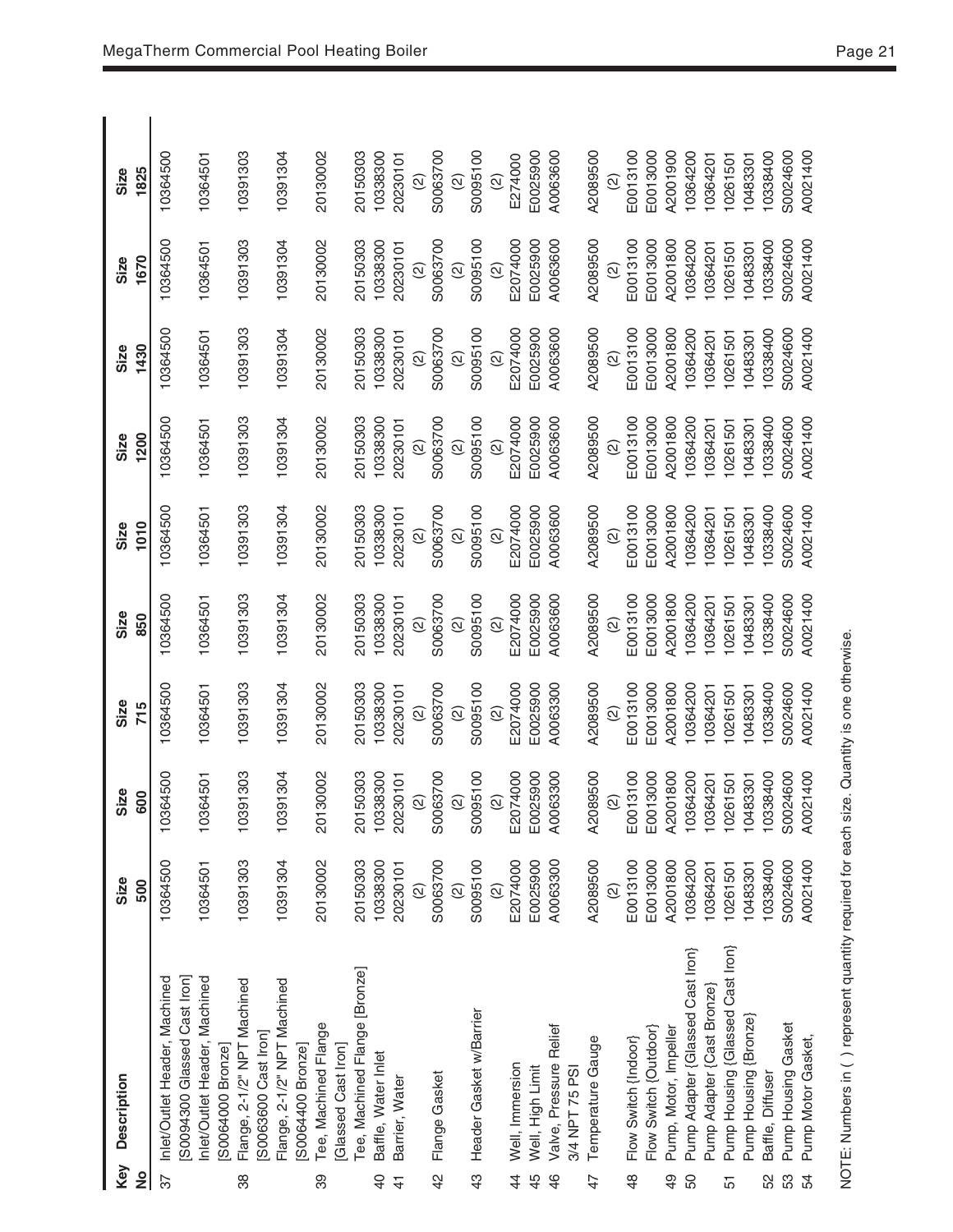| Key<br>$\frac{1}{2}$ | Description                                                                               | Size<br>500          | Size<br>600          | Size<br>715          | Size<br>850          | 1010<br>Size         | 1200<br>Size         | 1430<br>Size         | 1670<br>Size         | 1825<br>Size         |
|----------------------|-------------------------------------------------------------------------------------------|----------------------|----------------------|----------------------|----------------------|----------------------|----------------------|----------------------|----------------------|----------------------|
| 55                   | Burner Tray, IID, On/Off,<br>Gas System                                                   | 10550601             | 10550602             | 10550603             | 10550604             | 10550605             | 10550606             | 10550607             | 10550608             | 10550609             |
|                      | Single Sect. Manifold {Nat.}<br>Single Sect. Manifold {LP}<br>Burner Tray, IID, On/Off,   | 20097401             | 20097402             | 20097403             | 20097404             | 20097405             | 20097406             | 20097407             | 20097408             | 20097409             |
|                      | Burner Tray, St. Pilot, On/Off,<br>Single Sect. Manifold {Nat.}                           | 10526201             | 10526202             | 10526203             | 10526204             | 10526205             | 10526206             | 10526207             | 10526208             | 10526209             |
|                      | Burner Tray, St. Pilot, On/Off,<br>Single Sect. Manifold {LP}                             | 10529601             | 10529602             | 10529603             | 10529604             | 10529605             | 10529606             | 10529607             | 10529608             | 10529609             |
| 56                   | Gas Manifold Weldment                                                                     | 10525901             | 10525902             | 10525903             | 10525904             | 10525905             | 10525906             | 10525907             | 10525908             | 10525909             |
| 57                   | Burner, Main<br>(Single Inlet)                                                            | L0052300             | L0052300             | L0052300             | L0052300             | L0052300             | L0052300             | L0052300             | L0052300             | L0052300             |
| 58                   | Pilot Bracket/Burner Weldment                                                             | 10529502             | 10529502             | 10529502             | 10529502             | 10529502             | 10529502             | 10529502             | 10529502             | 10529502             |
| 59                   | Pilot Burner {Honeywell}<br>Standing Pilot {Nat.}<br>[Honeywell]                          | W0035800             | 035800<br>S          | W0035800             | W0035800             | W0035800             | W0035800             | W0035800             | W0035800             | W0035800             |
|                      | Pilot Burner {Honeywell}<br>Standing Pilot {LP}                                           | W0034400             | 034400<br>$\approx$  | W0034400             | W0034400             | W0034400             | W0034400             | W0034400             | W0034400             | W0034400             |
|                      | Pilot Burner {Honeywell}<br>IID Pilot {Nat.}                                              | W0034300             | 034300<br>S          | W0034300             | W0034300             | W0034300             | W0034300             | W0034300             | W0034300             | W0034300             |
|                      | Pilot Burner {Honeywell}<br>IID Pilot {LP}                                                | W2001500             | W2001500             | W2001500             | W2001500             | W2001500             | W2001500             | W2001500             | W2001500             | W2001500             |
| 60                   | Orifice, Nat. Gas - 4" W.C.                                                               | L0050700             | L0050700             | L0050700             | L0050700             | L0050700             | L0050700             | L0050700             | L0050700             | L0050700             |
|                      | Orifice, Propane - 9" W.C.<br>(Sea Level)                                                 | L0032900<br>(22)     | L0032900<br>(26)     | L0032900<br>(30)     | L0032900<br>(36)     | L0032900<br>(42)     | L0032900<br>(50)     | L0032900<br>(60)     | L0032900<br>(70)     | L0032900<br>(76)     |
|                      | {Sea Level}                                                                               | (22)                 | (26)                 | (30)                 | (36)                 | (42)                 | (50)                 | (60)                 | (70)                 | (76)                 |
| 67                   | Valve, Manual, Gas {Nat.}                                                                 | V0004200             | V0004200             | V0004200             | V0004300             | V0004300             | V0004300             | V0004300             | V0004300             | V0004300             |
| 8                    | Safety Gas Valve, On-Off {Nat.}<br>Valve, Manual, Gas {LP}                                | V0004800<br>V0046600 | V0004800<br>V0046600 | V0004800<br>V0046600 | V0004800<br>V0046600 | V0004200<br>V0046700 | V0004200<br>V0046700 | V0004300<br>V0046700 | V0004300<br>V0046700 | V0004300<br>V0046800 |
|                      | Safety Gas Valve, On-Off {LP}                                                             | V0046600             | V0046600             | V0046600             | V0046600             | V0046600             | V0046600             | V0046700             | V0046700             | V0046700             |
| යි                   | Valve, Gas, Operating/Reg.<br>On-Off {Nat.}                                               | V0051200             | V0051200             | V0051200             | V0051200             | V0051300             | V0051300             | V0051300             | V0051400             | V0051400             |
|                      | Valve, Gas, Operating/Reg.<br>On-Off {LP}                                                 | V0054800             | V0054800             | V0054800             | V0054800             | V0054800             | V0054800             | V0054900             | V0054900             | V0054900             |
| 84                   | Valve, Pilot, Gas Manual                                                                  | W0002100             | W0002100             | W0002100             | W0002100             | W0002100             | W0002100             | W0002100             | W0002100             | W0002100             |
|                      | NOTE: Numbers in () represent quantity required for each size. Quantity is one otherwise. |                      |                      |                      |                      |                      |                      |                      |                      |                      |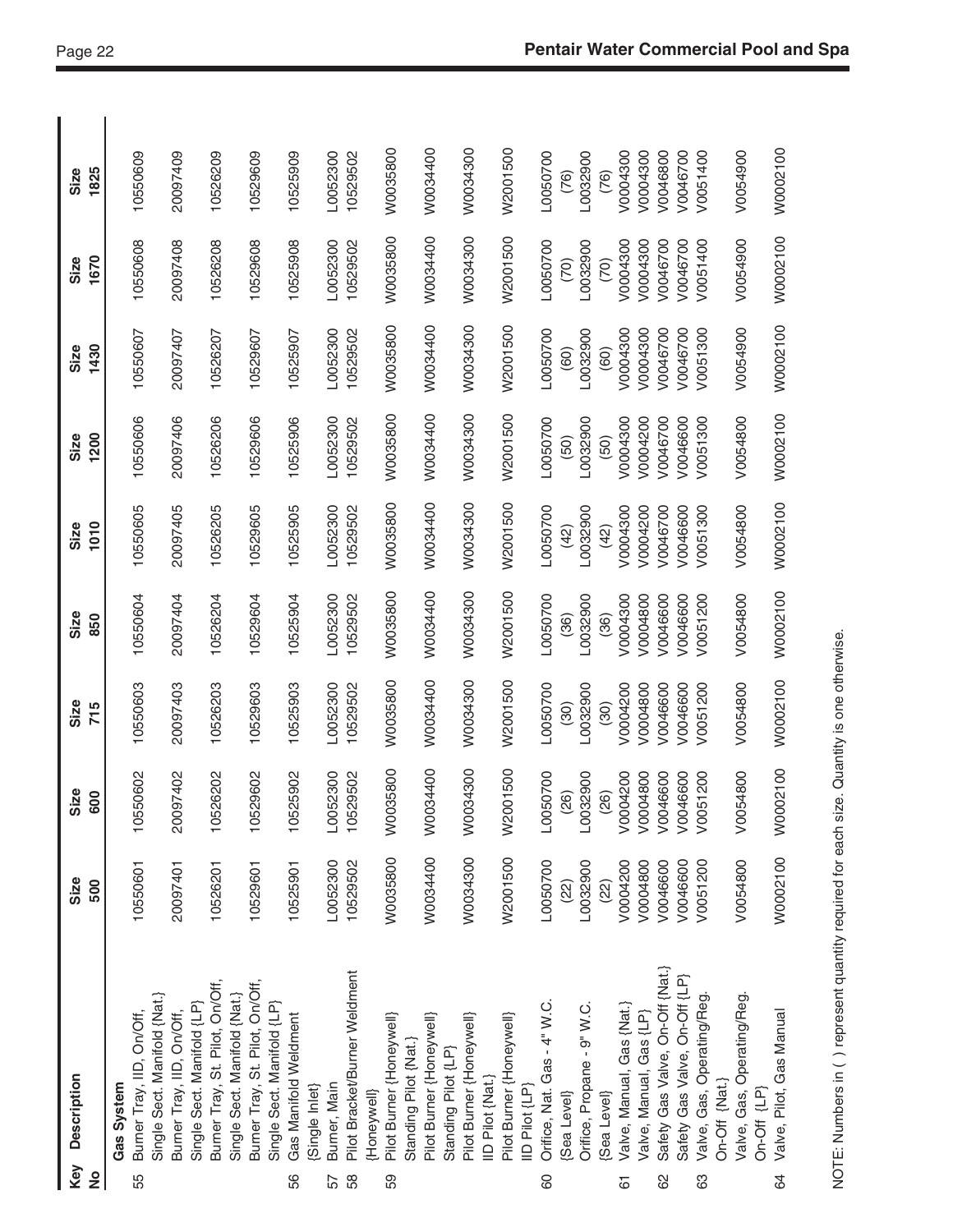| Key            | <b>Description</b>                                                                        | Size               | Size          | Size          | Size           | Size              | Size           | Size           | Size           | Size           |
|----------------|-------------------------------------------------------------------------------------------|--------------------|---------------|---------------|----------------|-------------------|----------------|----------------|----------------|----------------|
| $\frac{1}{2}$  |                                                                                           | 500                | 600           | 715           | 850            | 1010              | 1200           | 1430           | 1670           | 1825           |
| 89             | Manifold Cover Plate Assembly                                                             | 10552901           | 10552902      | 10552903      | 10552904       | 10552905          | 10552906       | 10552907       | 10552908       | 10552909       |
| 89             | Burner Anti-Rotation Bracket<br>(Single Pilot)                                            | 10525301           | 10525302      | 10525303      | 10525304       | 10525305          | 10525306       | 10525307       | 10525308       | 10525309       |
|                | (Single Pilot)                                                                            |                    |               |               |                |                   |                |                |                |                |
| 57             | Burner Tie Down Bracket, Left                                                             | 10525701           | 10525702      | 10525703      | 10525704       | 10525705          | 10525707       | 10525708       | 10525709       | 10525710       |
|                | [Single Pilot]                                                                            |                    |               |               |                |                   |                |                |                |                |
| 89             | Burner Tie Down Bracket, Right<br>[Single Pilot]                                          | 10542001           | 10542002      | 10542003      | 10542004       | 10542005          | 10542007       | 10542008       | 10542009       | 10542010       |
| 89             | Thermocouple {Standing Pilot}                                                             | W0036500           | W0036500      | W0036500      | W0036500       | W0036500          | W0036500       | W0036500       | W0036500       | W0036500       |
| P <sub>2</sub> | Pilot Solenoid Valve (IID)                                                                | W0019300W0019300   | W0019300      | W0019300      | W0019300       | W0019300          | WO019300       | W0019300       | W0019300       |                |
|                | Man. Reset Pilot Relay (std.pilot)                                                        | W0030000           | W0030000      | W0030000      | W0030000       | W0030000          | W0030000       | W0030000       | W0030000       | WO030000       |
|                | Electrical Components                                                                     |                    |               |               |                |                   |                |                |                |                |
|                | Ignition Control, Electronic,<br>U.S. {Nat.}                                              | E0100900           | 00900<br>E    | E0100900      | E0100900       | E0100900          | E0100900       | E0100900       | E0100900       | E0100900       |
|                | gnition Control, Elec. Can./                                                              | E2033900           | E2033900      | E2033900      | E2033900       | E2033900          | E2033900       | E2033900       | E2033900       | E2033900       |
|                | Spark LP/CSD-1 {100% Lkout}                                                               |                    |               |               |                |                   |                |                |                |                |
| 22             | Transformer, 115V/24V                                                                     | E0086100           | E0086100      | E0086100      | E0086100       | E0086100          | E0086100       | E0086100       | E0086100       | E0086100       |
| 73             | Switch, High Limit, Manual Reset                                                          | E2103900           | 03900<br>E21  | E2103900      | E2103900       | E2103900          | E2103900       | E2103900       | E2103900       | E2103900       |
| $\overline{7}$ | Controller, Water Temp.                                                                   | E2103800           | 03800<br>E21  | E2103800      | E2103800       | E2103800          | E2103800       | E2103800       | E2103800       | E2103800       |
| 75             | Sensor, Water Temp.                                                                       | E2103600           | 03600<br>E21  | E2103600      | E2103600       | E2103600          | E2103600       | E2103600       | E2103600       | E2103600       |
|                | Electrical Components {Optional}                                                          |                    |               |               |                |                   |                |                |                |                |
|                | M/R High Gas Pressure Switch                                                              | E0023300           | E0023300      | E0023300      | E0023300       | E0023300          | E0023300       | E0023300       | E0023300       | E0023300       |
|                | M/R Low Gas Pressure Switch                                                               | E0023500           | E0023500      | E0023500      | E0023500       | E0023500          | E0023500       | E0023500       | E0023500       | E0023500       |
|                | M/R Low Water CutOff                                                                      | E2075100           | E2075100      | E2075100      | E2075100       | E2075100          | E2075100       | E2075100       | E2075100       | E2075100       |
|                | Vent Valve 120 Volts {System 4}                                                           | V0019000           | V0019000      | V0019000      | V0019000       | V0019000          | V0019000       | V0019000       | V0019000       | V0019000       |
|                | Vent Valve 24 Volts {System 9, 11}                                                        | V2000100           | V2000100      | V2000100      | V2000100       | V2000100          | V2000100       | V2000100       | V2000100       | V2000100       |
|                | Outdoor Jacket, Combustion Chamber, Heat Exchanger Components                             |                    |               |               |                |                   |                |                |                |                |
|                | Refer To Figure 19 For Placement                                                          |                    |               |               |                |                   |                |                |                |                |
| ს დ            | Rear Panel, Flue Collector {Outdoor}                                                      | 10661701           | 10661702      | 10661703      | 10661704       | 10661705          | 10661706       | 10661707       | 10661708       | 10661709       |
|                | Front Support, Flue Collector                                                             | 10662101           | 10662102      | 10662103      | 10662104       | 10662105          | 10662106       | 10662107       | 10662108       | 10662109       |
|                | {Outdoor}                                                                                 |                    |               |               |                |                   |                |                |                |                |
|                | Tile Cover, Front/Rear {Outdoor}                                                          | 10661501           | 10661502      | 10661503      | 10661504       | 10661505          | 10661506       | 10661507       | 10661508       | 10661509       |
|                |                                                                                           | $\widehat{\omega}$ | $\widehat{2}$ | $\widehat{a}$ | $\overline{4}$ | $\left( 4\right)$ | $\overline{4}$ | $\overline{4}$ | $\overline{4}$ | $\overline{4}$ |
| 88             | Middle Front Panel {Outdoor}                                                              | 10662001           | 10662002      | 10662003      | 10662004       | 10662005          | 10662006       | 10662007       | 10662008       | 10662009       |
| 29             | Sweep Sheet, Flue Collector1066220110662202                                               |                    | 10662203      | 10662204      | 10662205       | 10662206          | 10662207       | 10662208       | 10662209       |                |
|                | {Outdoor}                                                                                 |                    |               |               |                |                   |                |                |                |                |
|                | NOTE: Numbers in () represent quantity required for each size. Quantity is one otherwise. |                    |               |               |                |                   |                |                |                |                |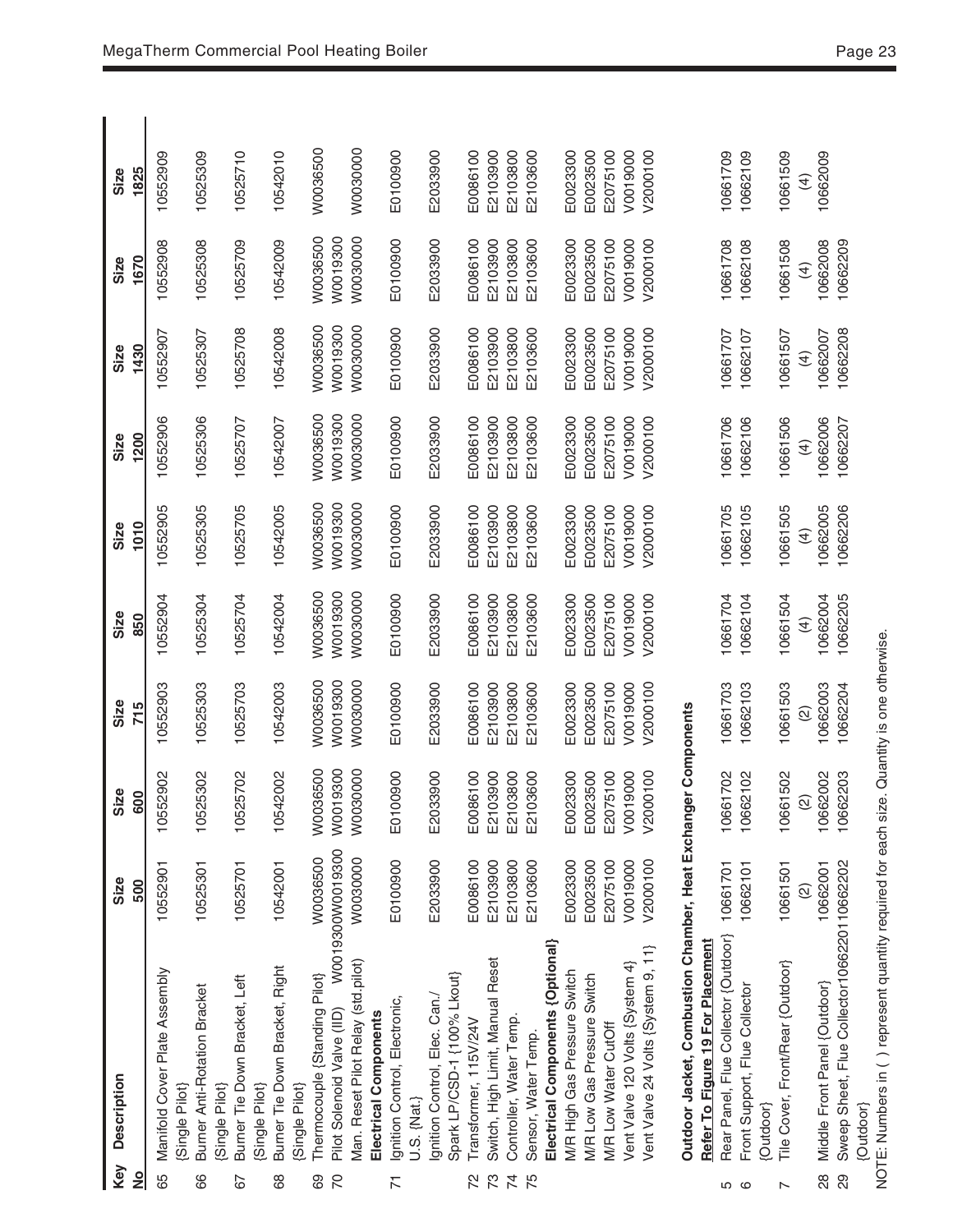

**Figure 18. Tile Assemblies.**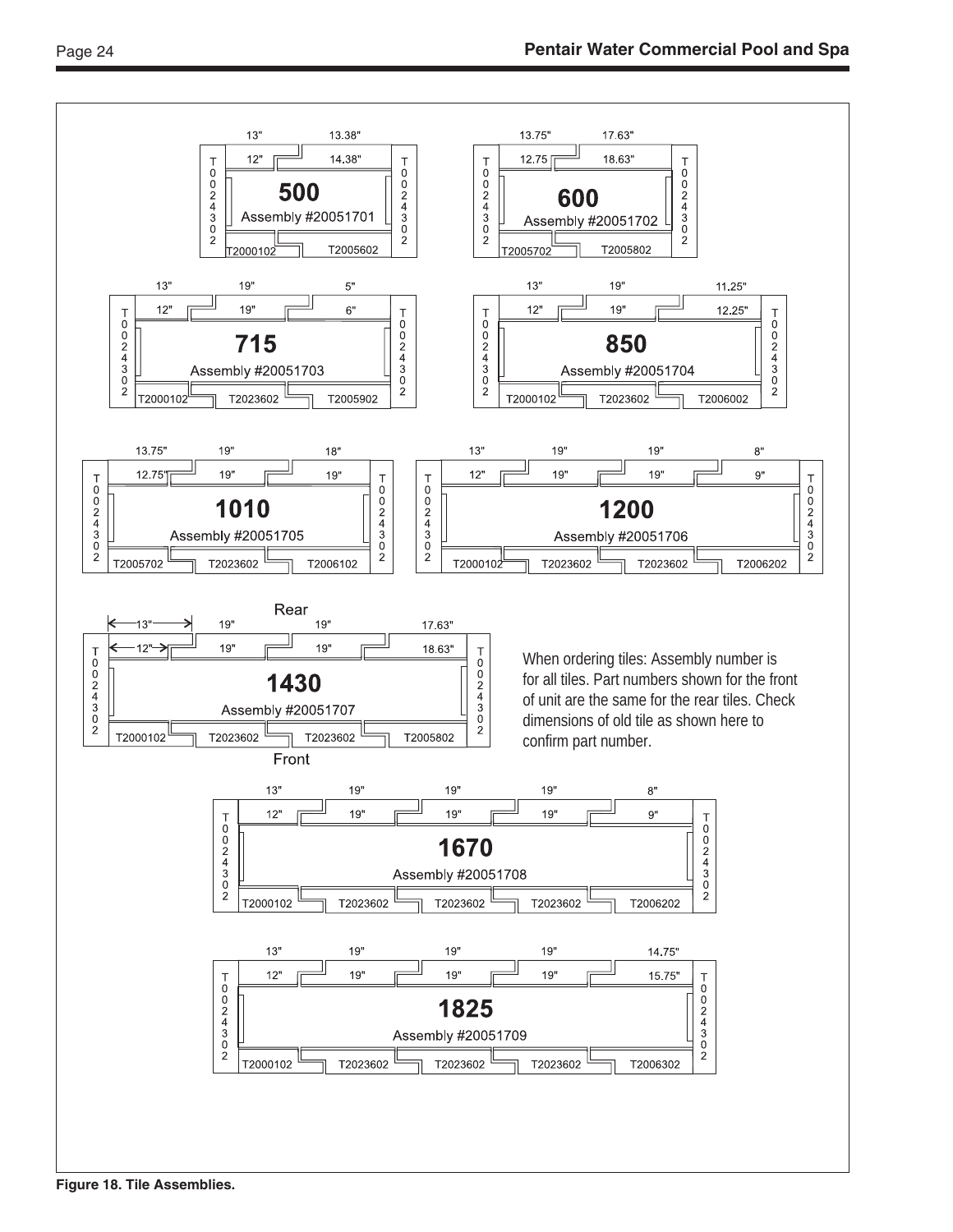

**Figure 19. Outdoor Parts.**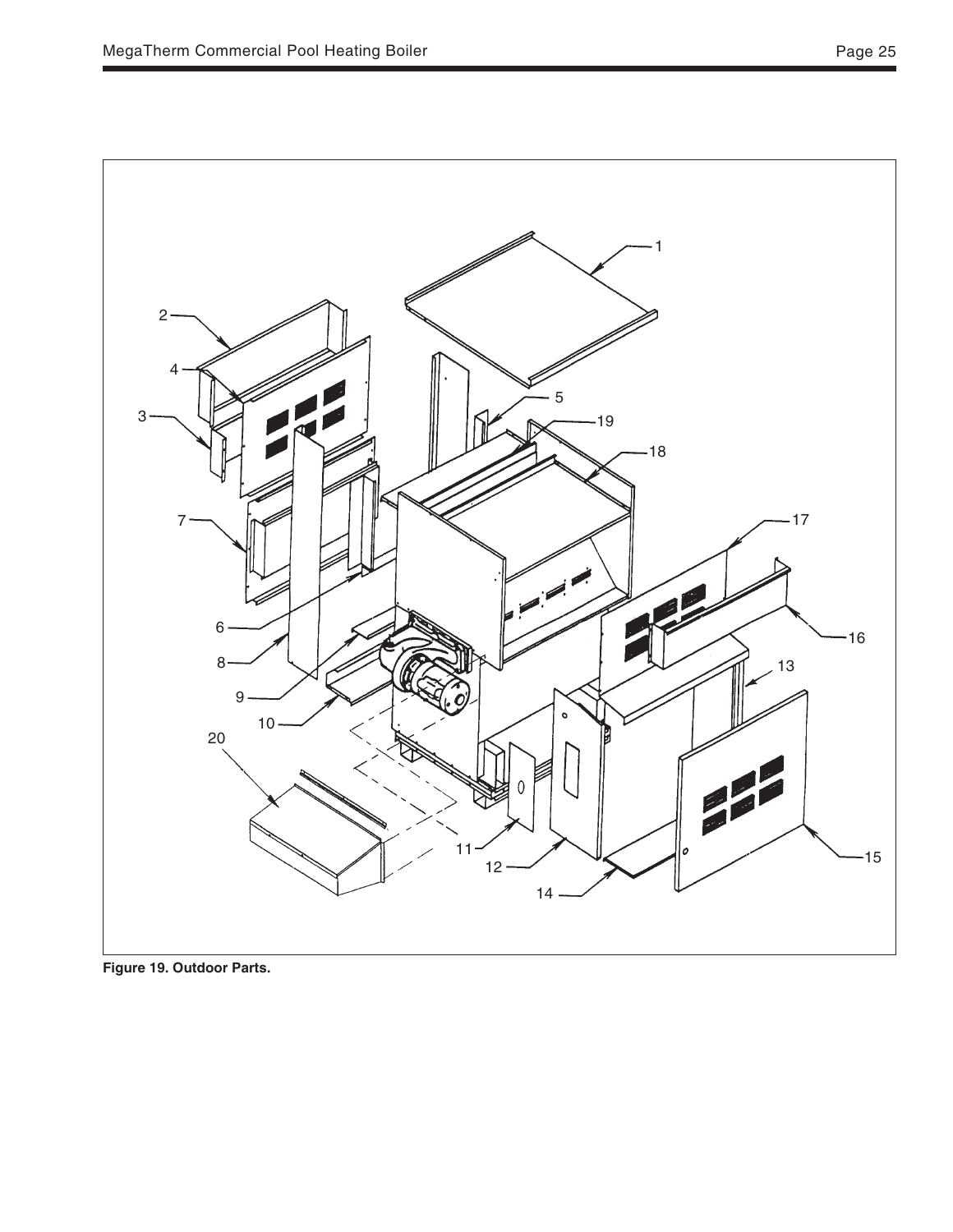| Key<br>$\frac{1}{2}$       | Description                                                                                    | Size<br>500          | Size<br>600                    | Size<br>715                    | Size<br>850                    | 1010<br>Size                   | 1200<br>Size         | 1430<br>Size                           | 1670<br>Size                   | 1825<br>Size                           |
|----------------------------|------------------------------------------------------------------------------------------------|----------------------|--------------------------------|--------------------------------|--------------------------------|--------------------------------|----------------------|----------------------------------------|--------------------------------|----------------------------------------|
| 32<br>$\overline{5}$       | Non-Combustible Base/Tile 1060230110602302<br>Control Box Cover {Outdoor}                      | 10630300             | 10602303<br>10630300           | 10630300<br>10602304           | 10602305<br>10630300           | 10602306<br>10630300           | 10630300<br>10602307 | 10602308<br>10630300                   | 10630300<br>10602309           | 10630300                               |
| ೫                          | Support Assembly {Outdoor}<br>10-Tube Assembly                                                 | 0665901              | 10665902                       | 10665903                       | 10665904                       | 10665905                       | 10665906             | 10665907                               | 10665908                       | 10665909                               |
|                            | Copper Tube/Cast Iron Tubs {Outdoor}<br>Copper Tube/Bronze Tubs {Outdoor}<br>10-Tube Assembly, | 20001101             | 20001102                       | 20001103                       | 20001104                       | 20001105                       | 20001106             | 20001107                               | 20001108                       | 20001109                               |
|                            | CU-NI Tubes/ Cast Iron Tubs {Outdoor}<br>10-Tube Assembly,                                     | 20001001             | 20001002                       | 20001003                       | 20001004                       | 20001005                       | 20001006             | 20001007                               | 20001008                       | 20001009                               |
|                            | CU-NI Tubes/ Bronze Tubs {Outdoor]<br>10-Tube Assembly,                                        | 10670401             | 10670402                       | 10670403                       | 10670404                       | 10670405                       | 10670406             | 10670407                               | 10670408                       | 10670409                               |
| 35                         | Baffle, Heat Exchanger Front/Rear<br>{Outdoor}                                                 | 20020101             | 20020102<br>$\widehat{\omega}$ | 20020103                       | 20020104                       | 20020105                       | 20020106             | 20020107                               | 20020108                       | 20020109                               |
| 86                         | Baffle, Heat Exchanger, 10-Tube                                                                | 10667701             | 10667702<br>(14)               | 10667703<br>$\widehat{\infty}$ | 10667704<br>$\widehat{\infty}$ | 10667705<br>$\widehat{\infty}$ | 10667706             | 10667707<br>(28)<br>$\widehat{\infty}$ | 10667708<br>$\widehat{\infty}$ | 10667709<br>(14)<br>$\widehat{\infty}$ |
|                            | Baffle, Heat Exchanger, 10-Tube                                                                | $\widehat{\in}$      |                                | (14)                           | (14)                           | (14)                           | (28)                 |                                        | (28)                           | 10667702<br>(14)                       |
|                            | Refer To Figure 21 For Placement                                                               |                      |                                |                                |                                |                                |                      |                                        |                                |                                        |
|                            | Top Panel                                                                                      | 10660701             | 10660702                       | 10660703                       | 10660704                       | 10660705                       | 10660706             | 10660707                               | 10660708                       | 10660709                               |
|                            | Rear Windshield                                                                                | 10658101             | 10658102                       | 10658103                       | 0658104                        | 10658105                       | 10658106             | 10658107                               | 0658108                        | 10658109                               |
|                            | Upper Rear Louver shield<br>Upper Rear Panel                                                   | 10657101<br>10658701 | 10657102<br>10658702           | 0657103<br>0658703             | 0657104<br>0658704             | 0658705<br>0657105             | 10657106<br>10658706 | 0657107<br>0658707                     | 0657108<br>0658708             | 0658709<br>10657109                    |
| 0 w 4 m                    | Gap Closure-Side                                                                               | 10660200             | 10660200                       | 0660200                        | 0660200                        | 0660200                        | 10660200             | 0660200                                | 0660200                        | 10660200                               |
|                            |                                                                                                | $\widehat{\omega}$   | $\widehat{2}$                  | $\widehat{\odot}$              | $\widehat{\infty}$             | $\widehat{a}$                  | $\widehat{2}$        | $\widehat{\omega}$                     | $\widehat{2}$                  | $\widehat{2}$                          |
| ဇ                          | Gap Closure-Middle                                                                             | 10660101             | 10660102                       | 10660103                       | 0660104                        | 10660105                       | 10660106             | 10660107                               | 10660108                       | 10660109                               |
| $\overline{ }$             | Lower Rear Panel Assembly 1066050110660502                                                     |                      | 10660503                       | 10660504                       | 0660505                        | 10660506                       | 10660507             | 10660508                               | 0660509                        |                                        |
| $\infty$                   | Rear End Panel Left and Right                                                                  | 10657700             | 10657700                       | 10657700                       | 10657700                       | 10657700                       | 10657700             | 10657700                               | 10657700                       | 10657700                               |
|                            | Lower Rear Shield-Inner                                                                        | $\widehat{\infty}$   | 10659902<br>$\widehat{2}$      | 10659903<br>$\widehat{\omega}$ | $\widehat{2}$                  | $\widehat{\omega}$             | $\widehat{\omega}$   | 10659907<br>$\widehat{\omega}$         | $\widehat{2}$                  | $\widehat{\omega}$                     |
| $\overline{C}$<br>$\infty$ | Rear Base Extension                                                                            | 10659901<br>10658501 | 10658502                       | 10658503                       | 0659904<br>0658504             | 10659905<br>10658505           | 10659906<br>10658506 | 10658507                               | 10659908<br>10658508           | 10659909<br>10658509                   |
| Ξ                          | Gas Train Interface Plate                                                                      | 20050200             | 20050200                       | 20050200                       | 20050200                       | 20050200                       | 20050200             | 20050200                               | 20050200                       | 20050200                               |
| $\frac{1}{2}$              | Left Front End Panel                                                                           | 10657501             | 10657501                       | 10657501                       | 10657501                       | 10657501                       | 10657501             | 10657501                               | 10657501                       | 10657501                               |
| $\frac{1}{2}$              | Right Front End Panel                                                                          | 10657502             | 10657502                       | 10657502                       | 0657502                        | 0657502                        | 10657502             | 10657502                               | 10657502                       | 10657502                               |
| $\overline{4}$             | Front Base Extension                                                                           | 10659701             | 10659702                       | 10659703                       | 0659704                        | 0659705                        | 10659706             | 10659707                               | 10659708                       | 10659709                               |
| $\frac{15}{2}$             | Door Panel Weldment                                                                            | 20050401             | 20050402                       | 20050403                       | 20050404                       | 20050405                       | 20050406             | 20050407                               | 20050408                       | 20050409                               |
|                            | Left Door Panel Weldment                                                                       |                      |                                |                                |                                | 20100705                       | 20100706             | 20100707                               | 20100708                       | 20100709                               |
|                            | NOTE: Numbers in () represent quantity required for each size. Quantity is one otherwise.      |                      |                                |                                |                                |                                |                      |                                        |                                |                                        |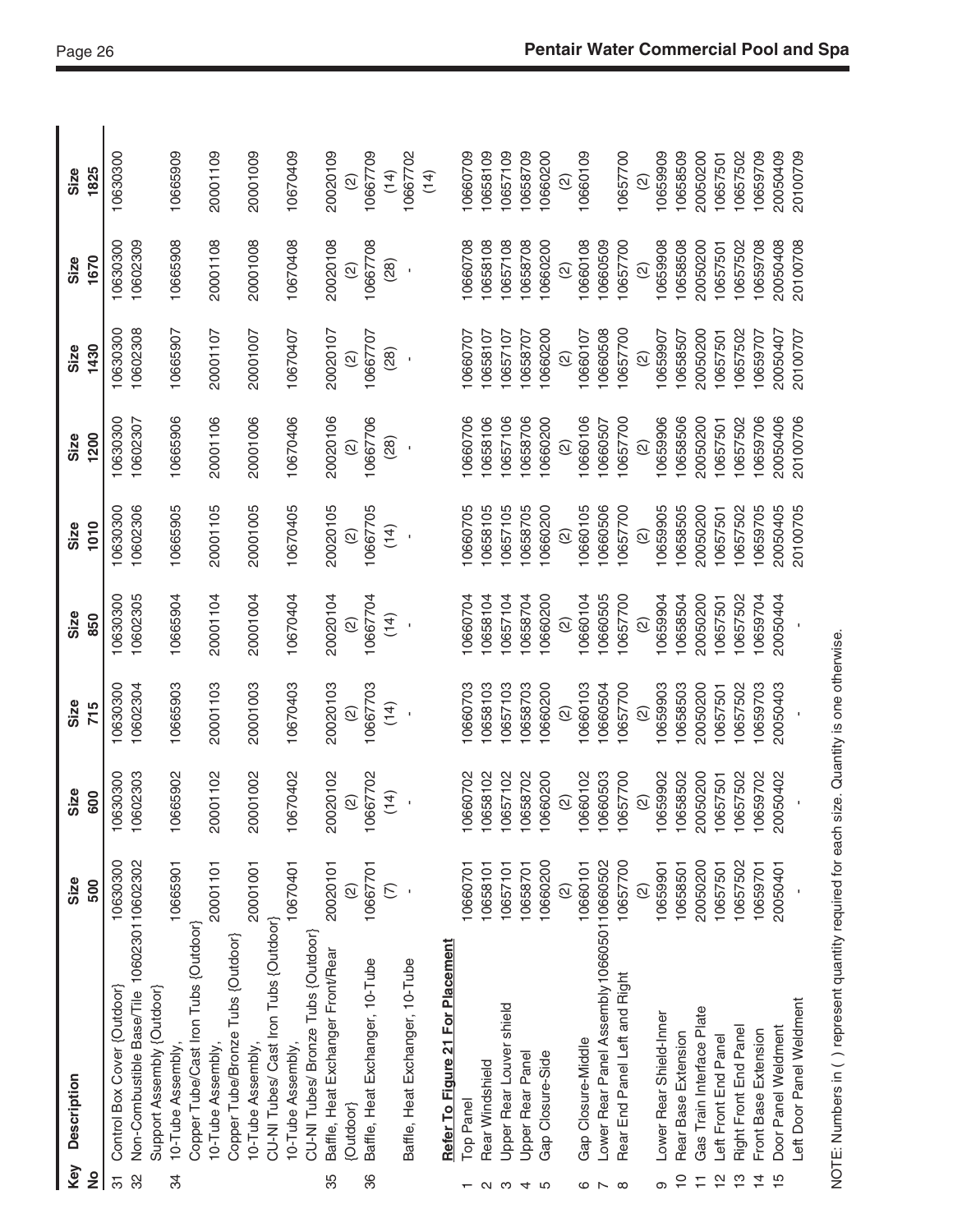| Key Description<br>و                                                                                                                                               | Size<br>500                                              | Size<br>600                                             | Size<br>715                                          | Size<br>850                                          | Size<br>1010                                         | Size<br>1200                                         | Size<br>1430                                          | 1670<br>Size                                         | 1825<br>Size                                         |
|--------------------------------------------------------------------------------------------------------------------------------------------------------------------|----------------------------------------------------------|---------------------------------------------------------|------------------------------------------------------|------------------------------------------------------|------------------------------------------------------|------------------------------------------------------|-------------------------------------------------------|------------------------------------------------------|------------------------------------------------------|
| Pump Cover Assembly<br>Upper Front Panel<br>Front Windshield<br>Flue Panel Front<br>Flue Panel Rear<br>$\overline{6}$<br>g<br><u>စု</u><br>$\overline{\mathbf{8}}$ | 20050100<br>10659301<br>10659101<br>10658901<br>10659501 | 10658902<br>20050100<br>0659102<br>10659502<br>10659302 | 0659303<br>0659103<br>0658903<br>0659503<br>20050100 | 20050100<br>0659504<br>0659304<br>0659104<br>0658904 | 0658905<br>0659105<br>0659505<br>0659305<br>20050100 | 0659306<br>0659106<br>0658906<br>0659506<br>20050100 | 20050100<br>0659107<br>10659507<br>0659307<br>0658907 | 0659108<br>0658908<br>0659508<br>0659308<br>20050100 | 0659309<br>0659109<br>0658909<br>0659509<br>20050100 |
| Pump Coupler Assembly,<br>Armstrong 1050<br>Pump Parts                                                                                                             | A2010500                                                 | A2010500                                                | A2010500                                             | A2010500                                             | A2010500                                             | A2010500                                             | A2010500                                              | A2010500                                             | A2010500                                             |
| Pump Module, Shaft and Bearing,<br>Armstrong 1050                                                                                                                  | A2010100                                                 | 010100<br>ବ୍ୟ                                           | A2010100                                             | A2010100                                             | A2010100                                             | A2010100                                             | A2010100                                              | A2010100                                             | A2010100                                             |
| Impeller, Armstrong 1050, 4.53" dia.<br>Seal Kit, Armstrong 150                                                                                                    | A2010200<br>A2010304                                     | A2010200<br>A2010304                                    | A2010200<br>A2010304                                 | A2010200<br>A2010304                                 | A2010200<br>A2010304                                 | A2010200<br>A2010304                                 | A2010200<br>A2010304                                  | A2010200<br>A2010304                                 | A2010200                                             |
| Impeller, Armstrong 1050, 4.85" dia.                                                                                                                               |                                                          |                                                         |                                                      |                                                      |                                                      |                                                      |                                                       |                                                      | A2010305                                             |